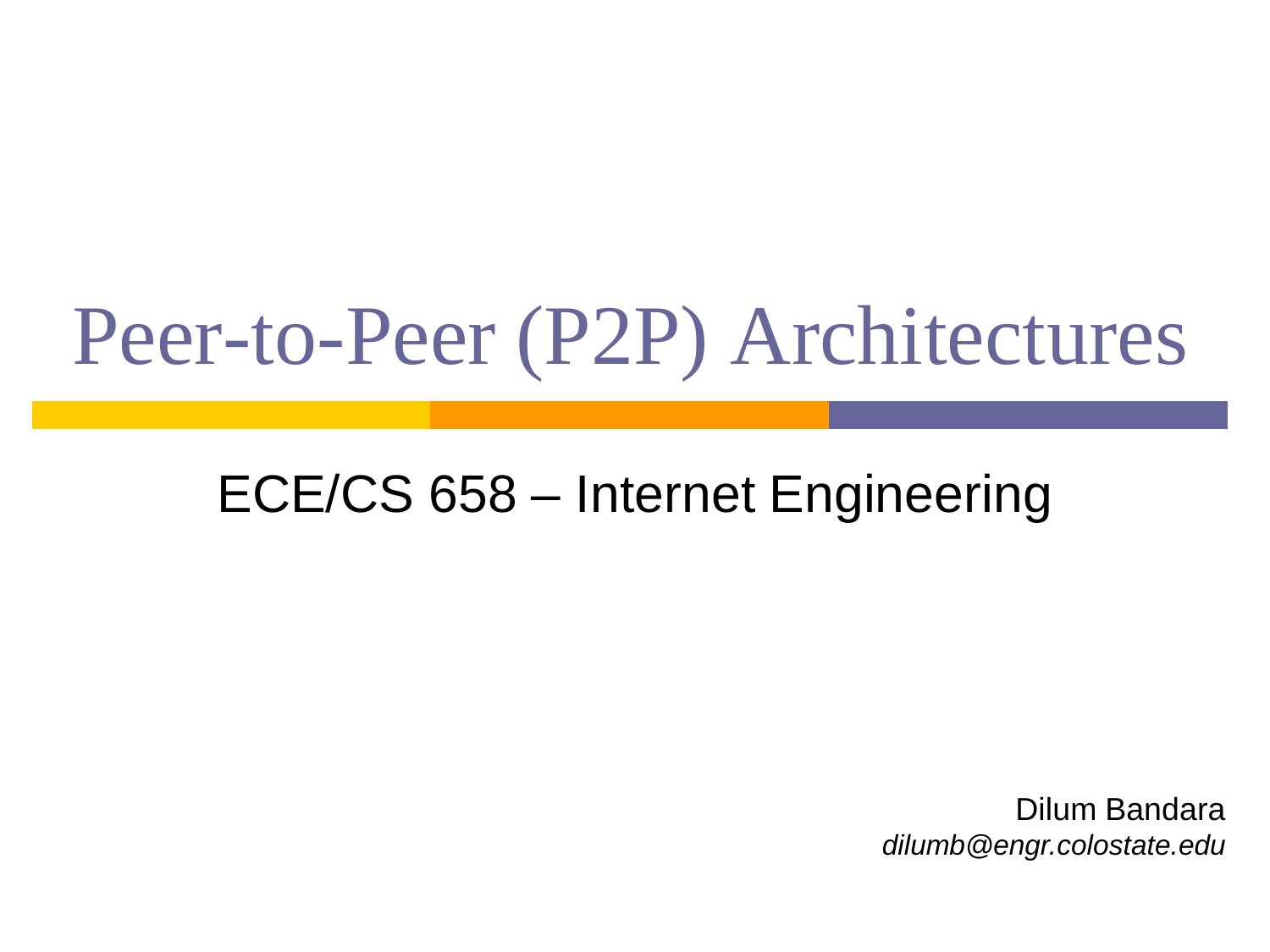#### Outline

- **Background**
- Unstructured P2P
	- **Napster, Gnutella, & BitTorrent**
- **D** Structured P2P
	- Chord & Kademlia
- **P2P** streaming
	- **Tree-push approach**
	- **Mesh-pull approach D** Chunk scheduling

**□** Next lab…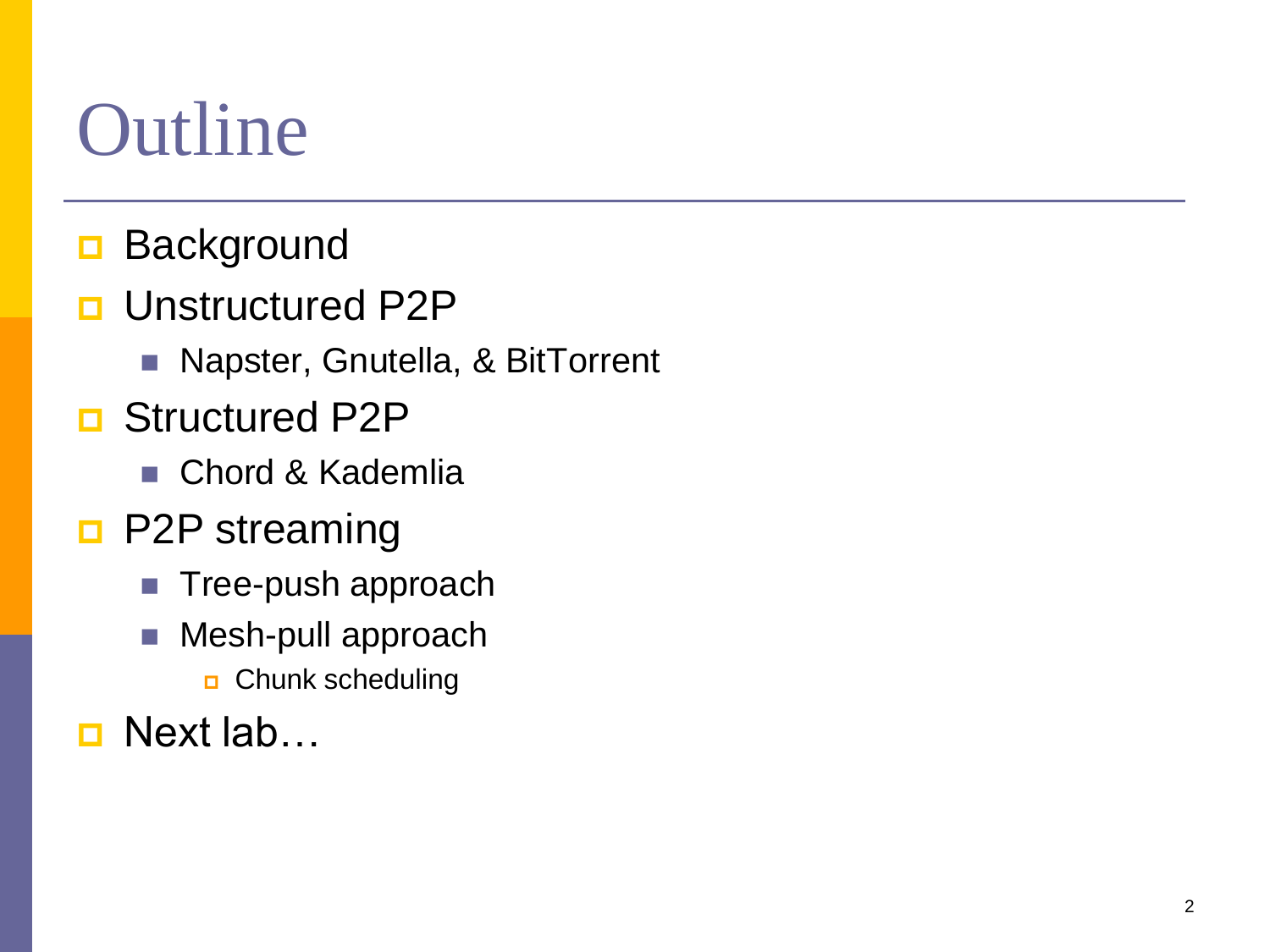## P2P - Background

- A distributed system without any central control
- Peers are equivalent in functionality
	- **One or more special peers to manage membership**
- Tit-for-tat strategy
- Many application domains
	- File sharing BitTorrent, KaZaA, Napster, BearShare
	- IPTV PPLive, CoolStreaming, SopCast
	- VoIP Skype
	- CPU cycle sharing SETI, World Community Grid
- Middleware JXTA, MSN P2P

In 2004, P2P contributed to 50-80% of the Internet traffic

Still the volume is same

www.associatedcontent.com

P2G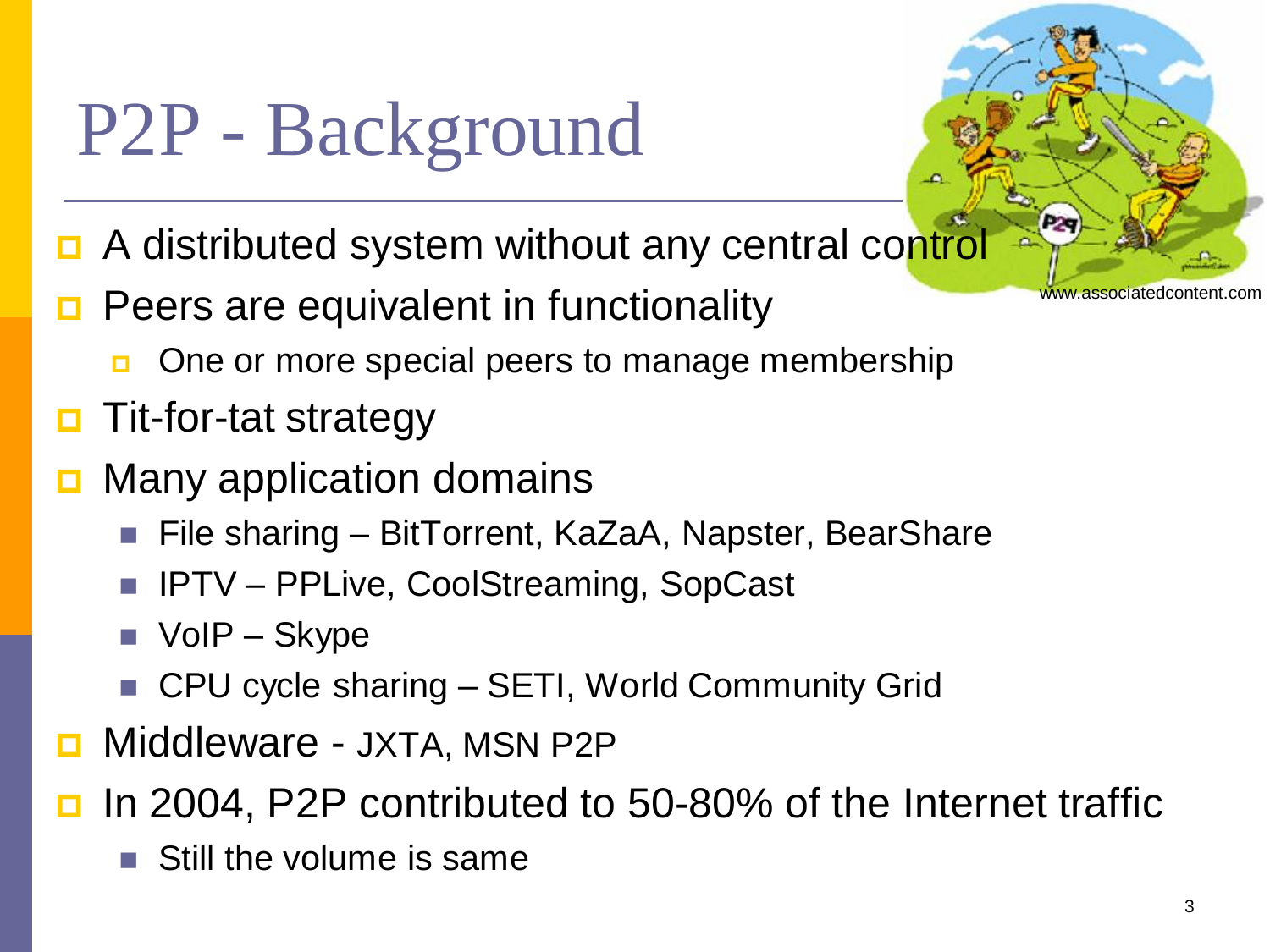### P2P application characteristics

- **O** Tremendous scalability
	- Millions of peers
	- Anywhere in the world
- **<u>D</u>** Upload/download
- Peers directly talk to each other
- Bandwidth intensive
	- Many concurrent connections
	- Aggressive/unfair bandwidth utilization
- **D** Superpeers
	- Critical for performance/functionality
- **Heterogeneous**
- Peer churn & failure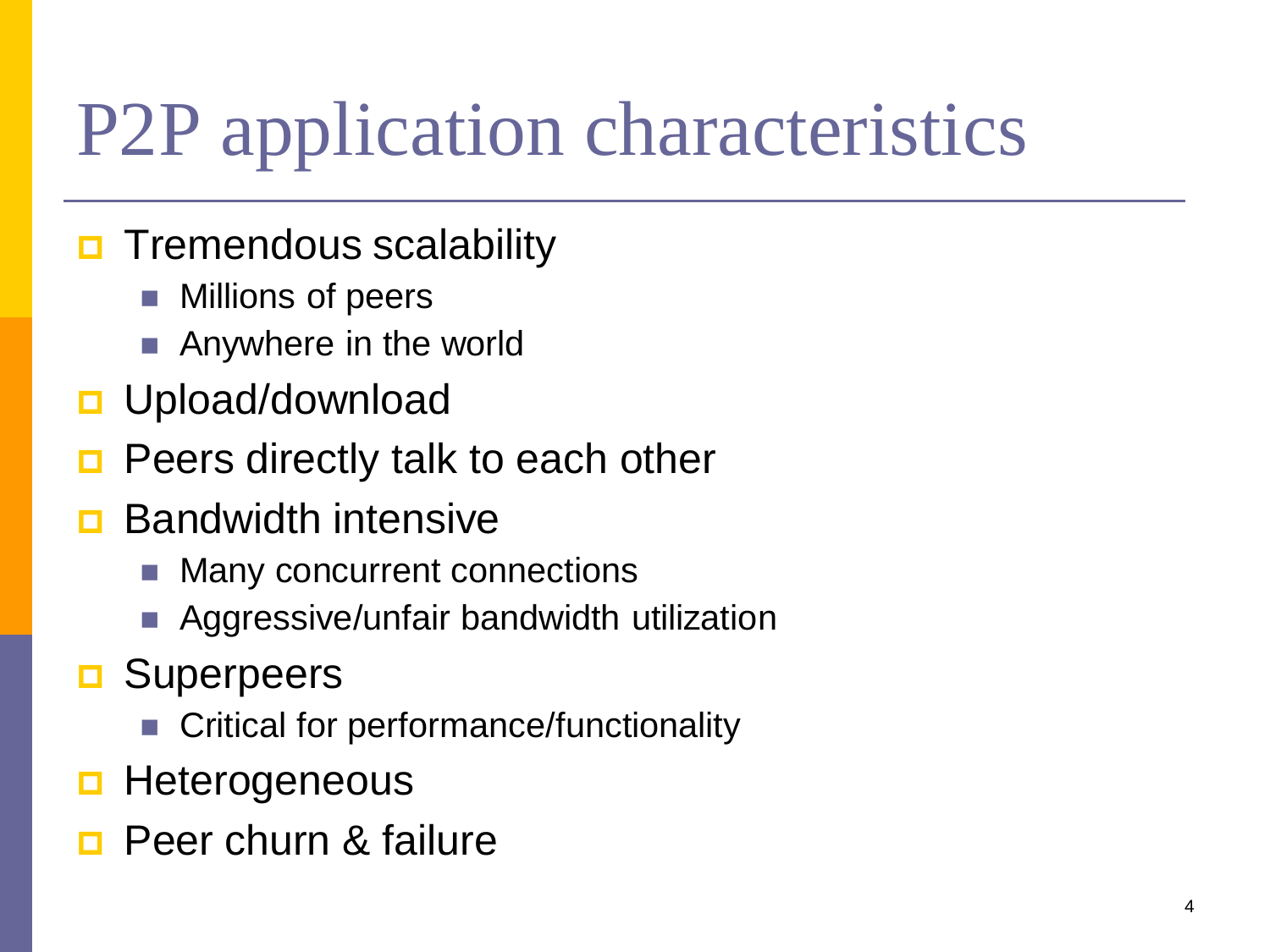#### Napster protocol

#### ■ Killer P2P application

- **June 1999 July 2001**
- $\Box$  26.4 million users (peek)
- **Centralized** 
	- **Guaranteed content** discovery
	- Not scalable
	- Easy to track
- **<u>n</u>** Inspired many modern P2P systems

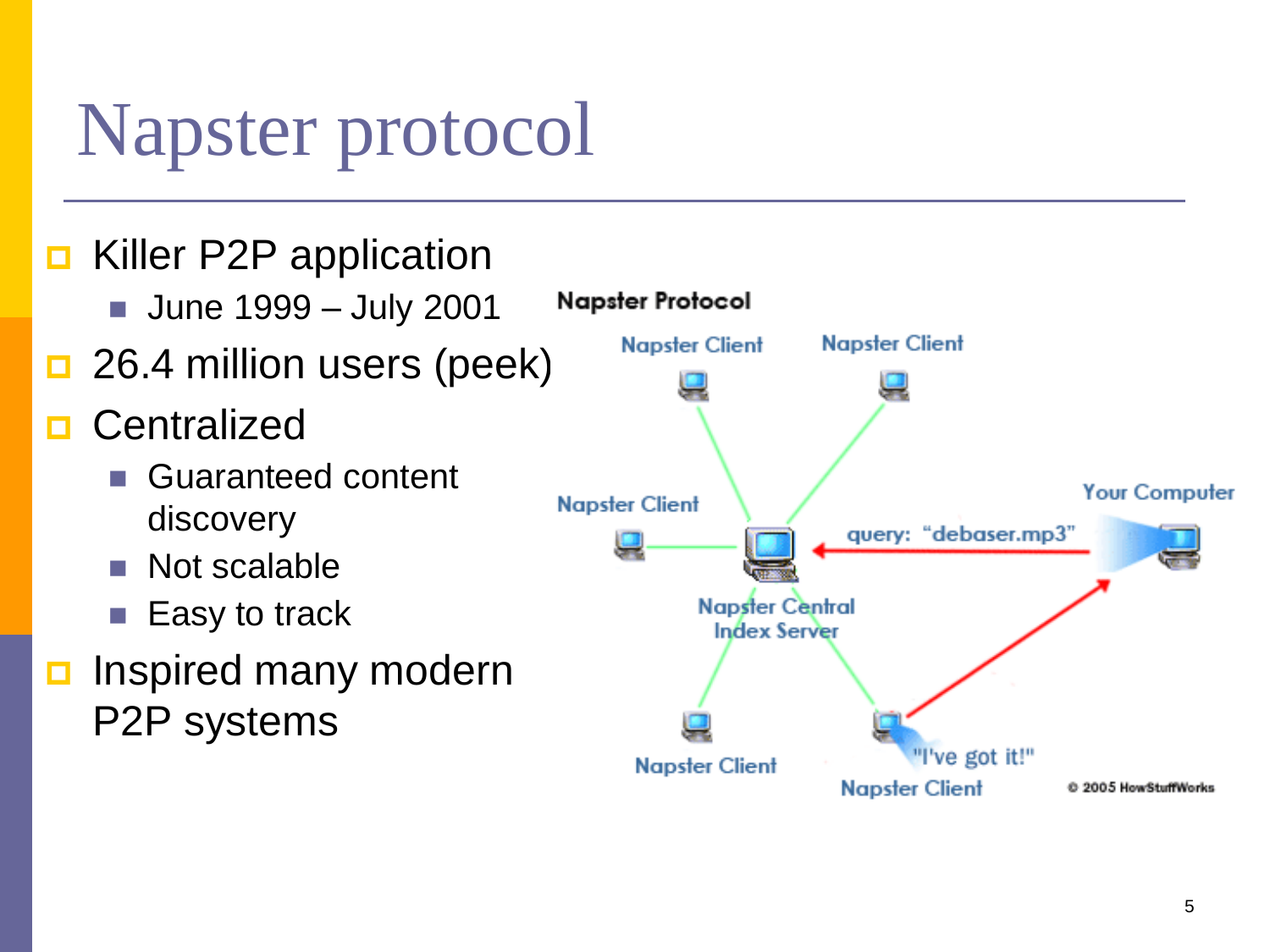## Gnutella protocol

- **D** Fully distributed
- Initial entry point is known
- **D** Maintain dynamic list of partners
- **□** Flooding
	- Guaranteed content discovery
	- Not scalable
	- Harder to track
- **D** TTL based random walk
	- Content discovery is not guaranteed
- Today is more of a protocol than a client

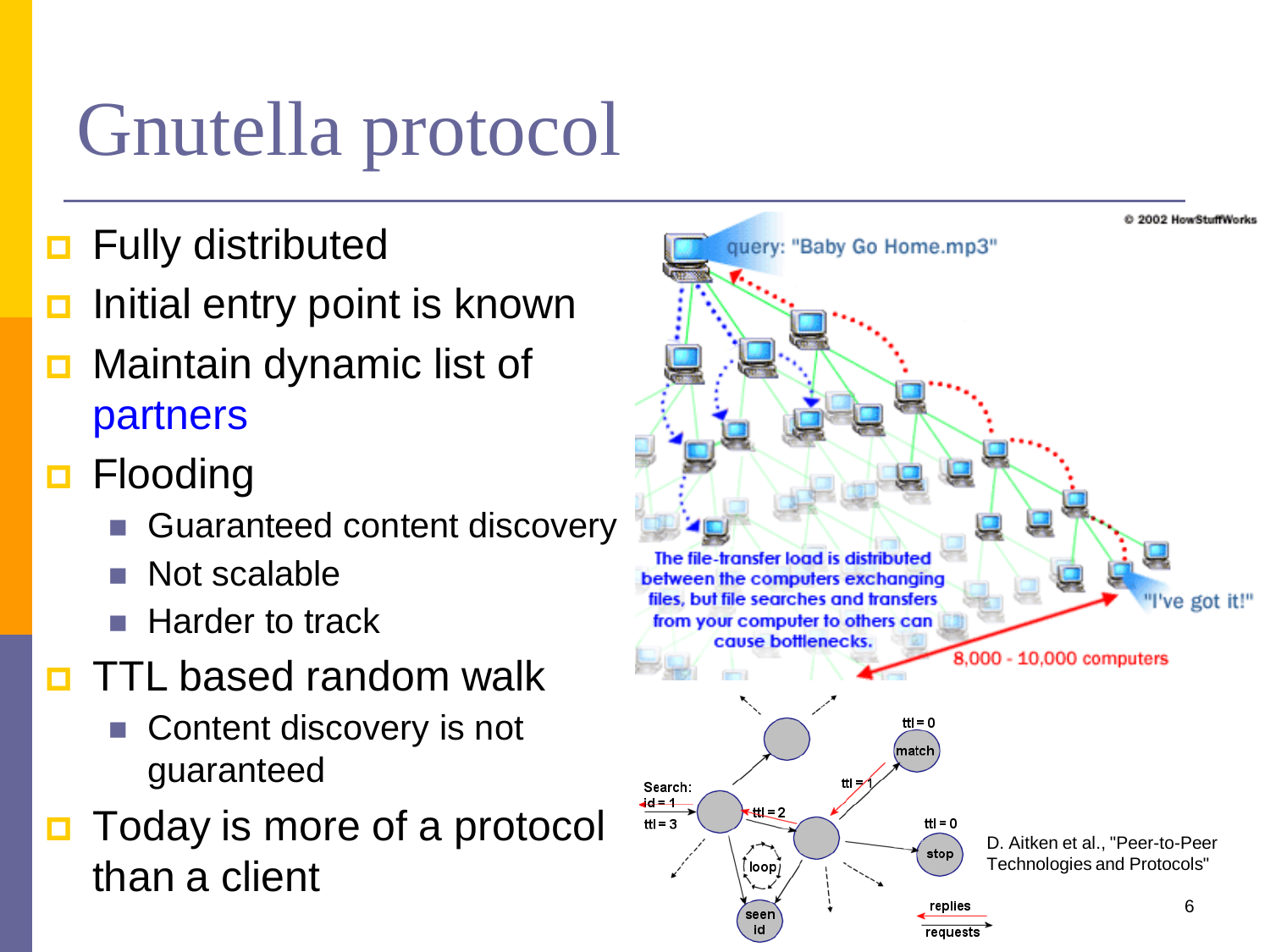#### BitTorrent protocol

- **D** Content owner publish an URL to a web site
- URL points to a *.torrent* file
	- Stored in a .torrent file server
- *.torrent* file points to a tracker(s)
	- Registry of leaches & seeds for a given file
- **D** Tracker give a random list of peer IP addresses
- Files are shared based on chunk IDs
- **E** Enforce fairness

BitTorrent tracker identifies the swarm and helps the client software trade pieces of the file you want with other computers.



Computer with BitTorrent client software receives and sends multiple pieces of the file simultaneously.

@2005 HowStuffWorks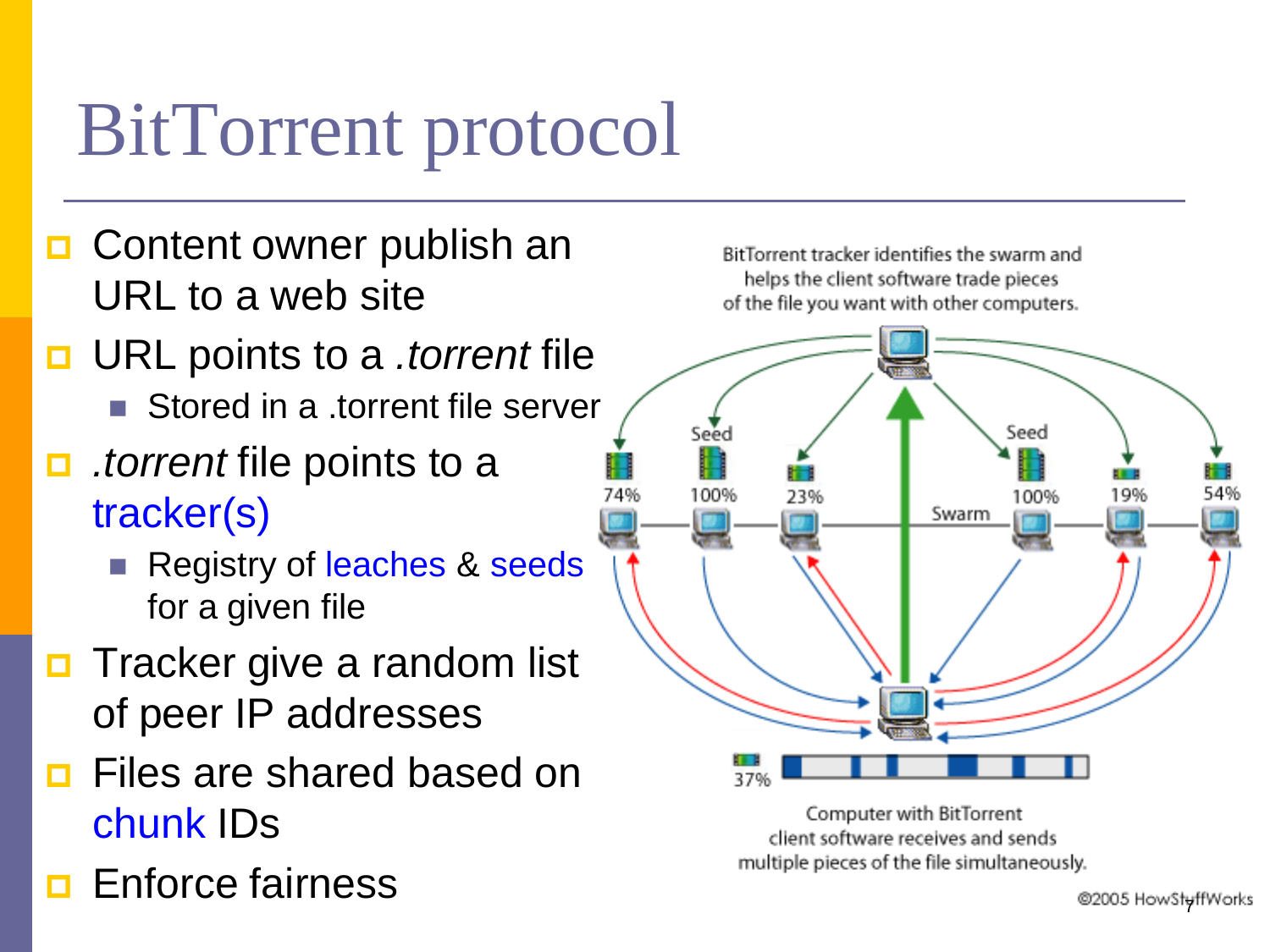### BitTorrent protocol (cont.)

- **D** Many websites with URL databases – communities
	- Guaranteed to find content if published
- **D** Trackers are replicated
	- Harder to track
	- You can run your own tracker
- D Upload already downloaded chunks
- Tit-for-tat
	- Give to 4 peers that give me the highest download bandwidth
	- 1 random peer

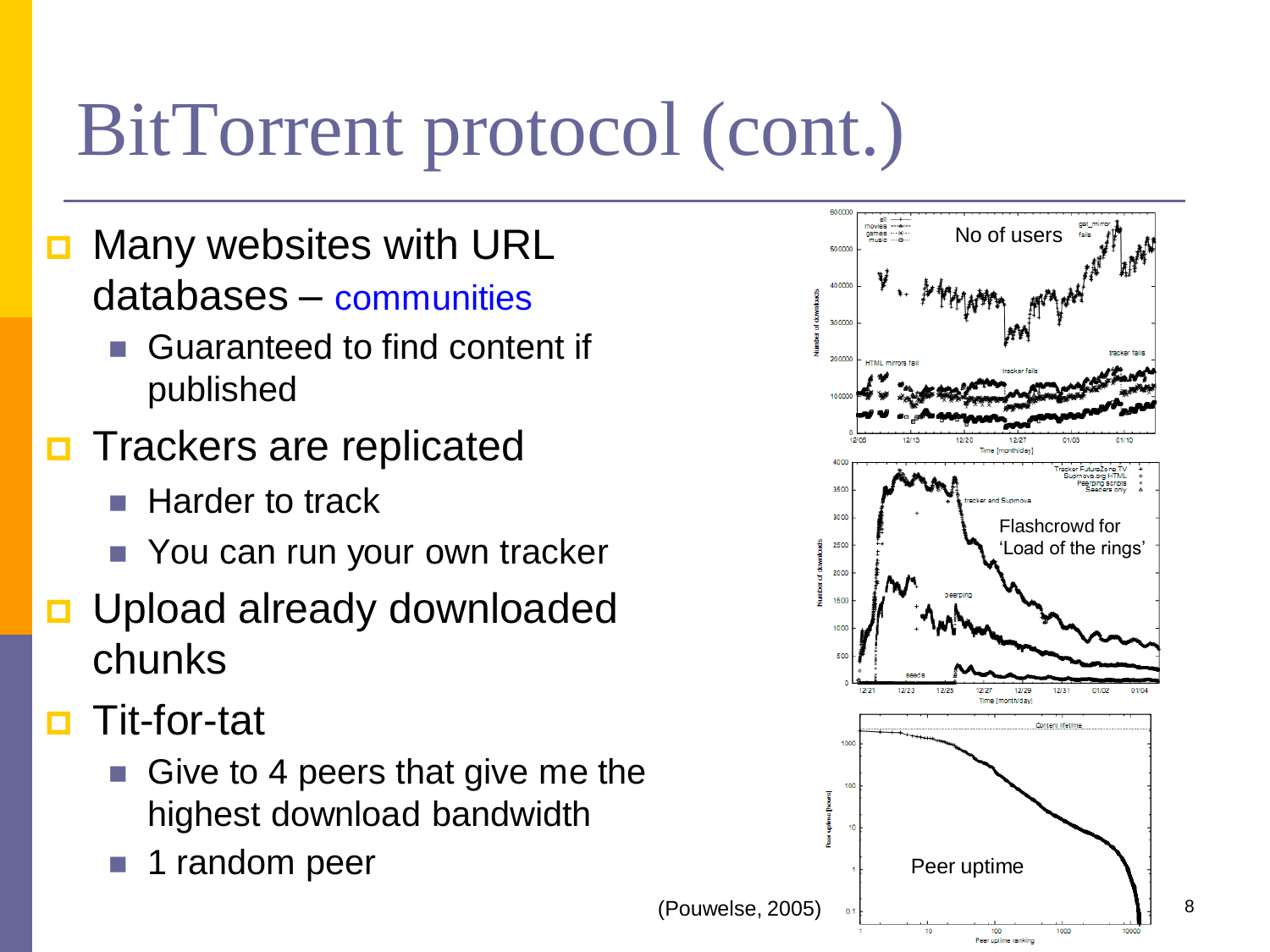#### Summary - Unstructured P2P

- Content discovery & delivery are separated
- Content discovery is mostly outside the P2P overlay
- Centralized solutions
	- **Not scalable**
	- Affect content delivery when failed
- **D** Distributed solutions
	- $\blacksquare$  High overhead
	- May not locate the content
- **D** No predictable performance
	- Delay or message bounds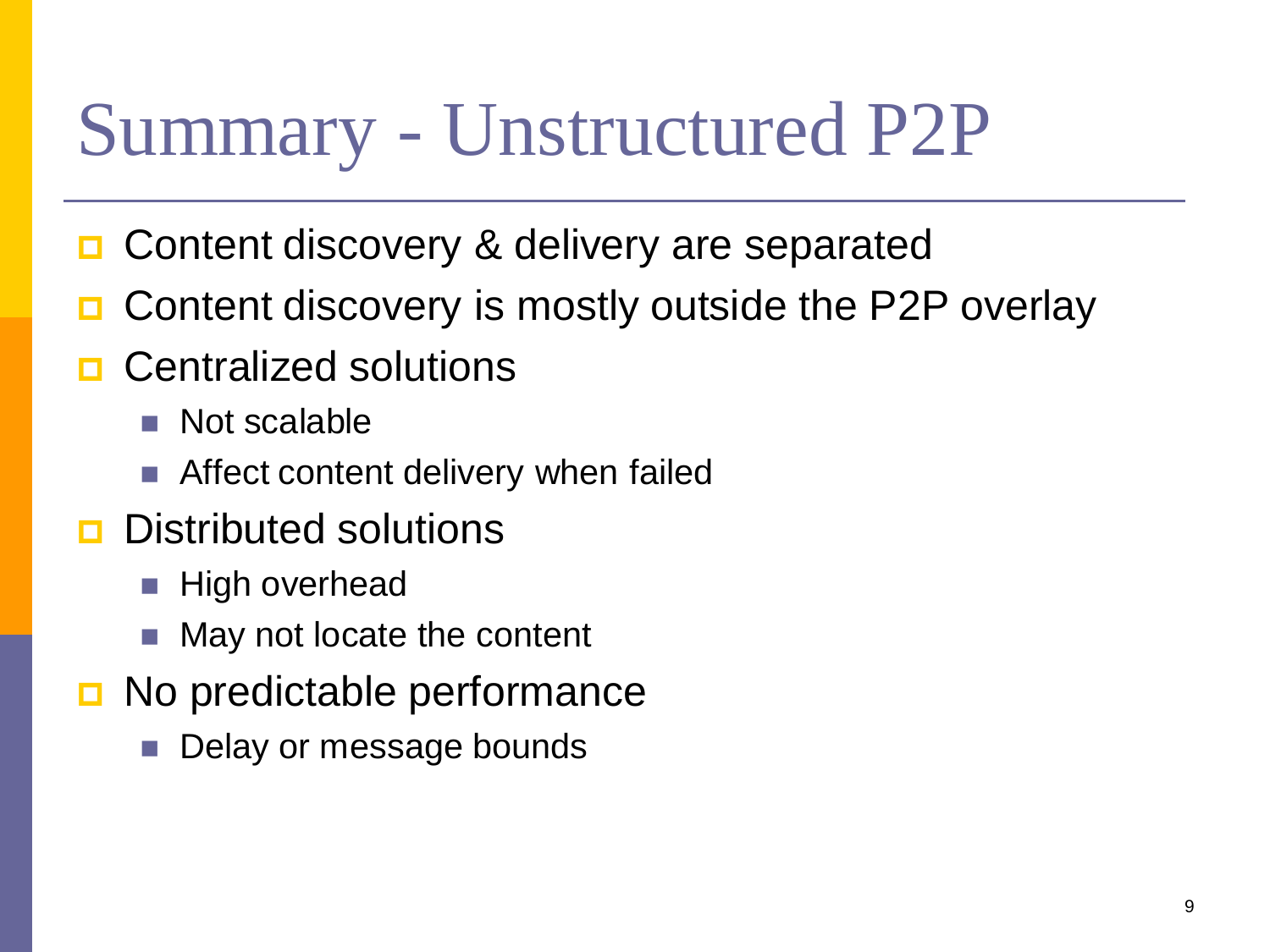### **Outline**

- **Background**
- **<u>n</u>** Unstructured P2P
	- **Napster, Gnutella, & BitTorrent**
- **D** Structured P2P
	- Chord & Kademlia
	- Broadcasting with Chord
- P2P streaming
	- **Tree-push approach**
	- **Mesh-pull approach** 
		- Chunk scheduling
- □ Next lab…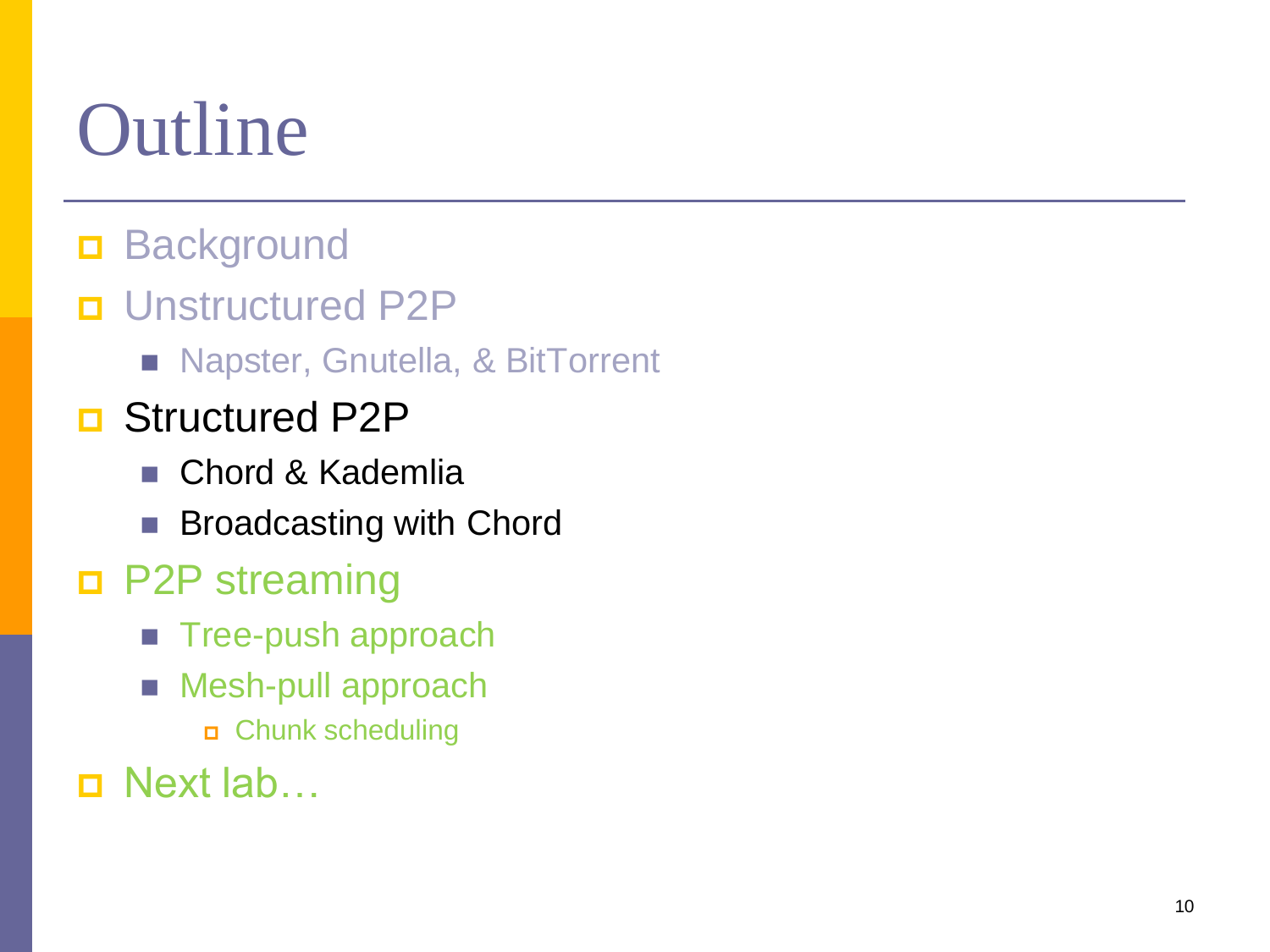#### Structured P2P

- **□** A deterministic way to locate contents & peers
- Locate the peer responsible for a given key
- $\Box$  Key hash
	- 128-bit or higher
	- Hash of file name, metadata, or actual content
- $\Box$  Peers also have a key
	- Random bit string or IP address
- Distributed Hash Tables (DHTs) are used index keys
- Node responsible for the key stores a pointer to the peer having content
	- Pointer IP address & port number
- Same protocol is used to publish & locate content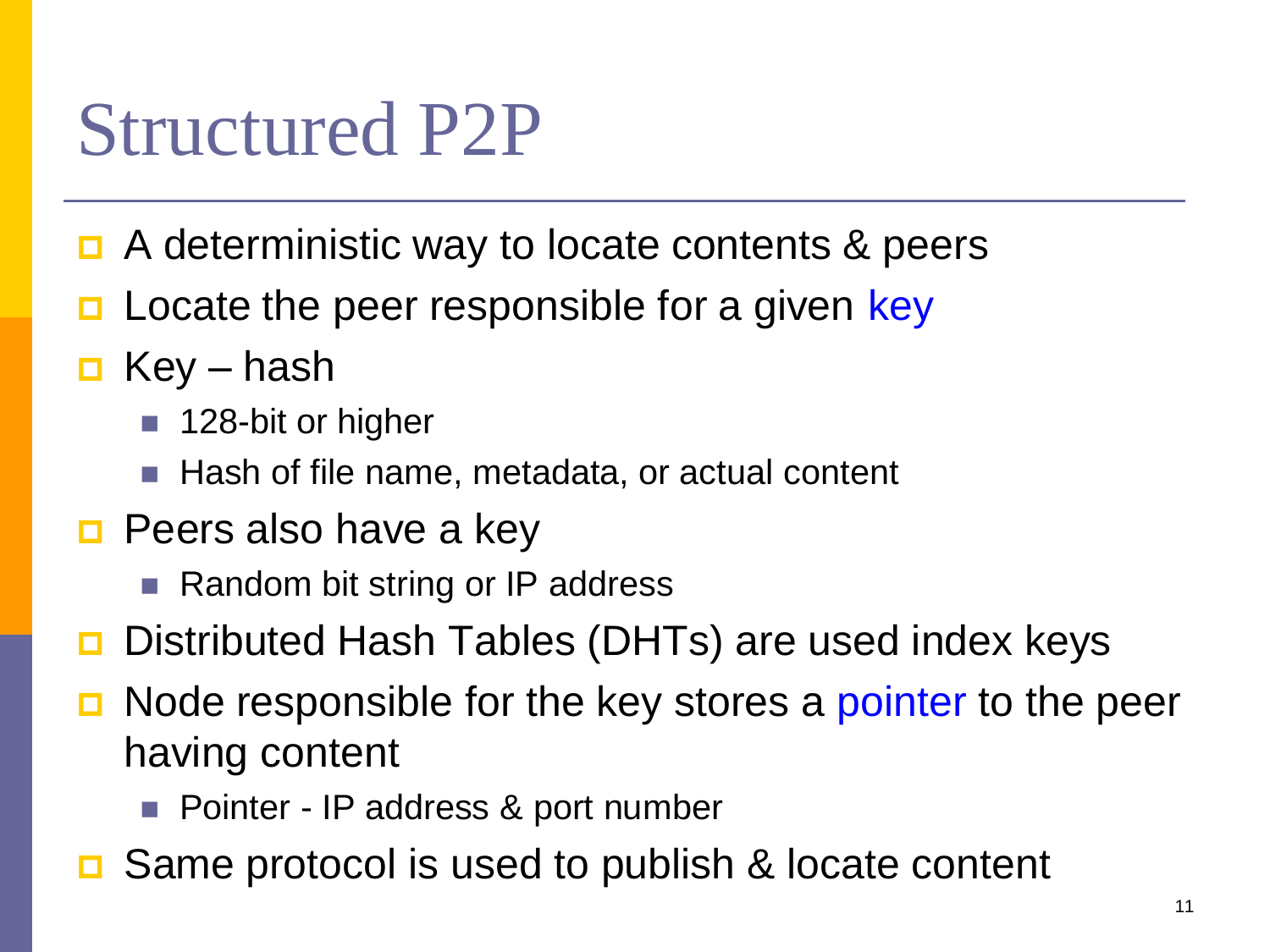### Example

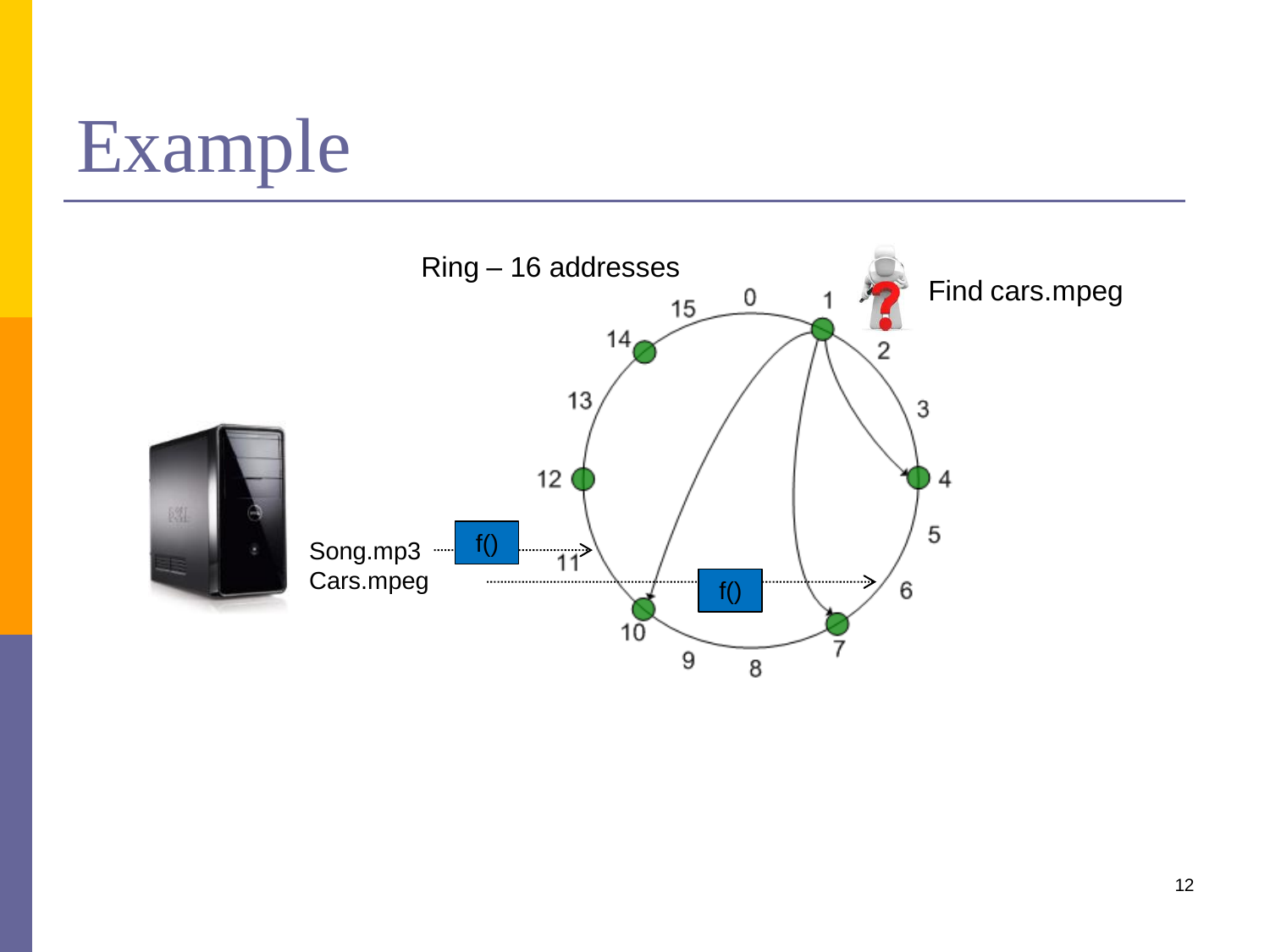#### Chord

- Key space is arranged as a ring
- Each peer is responsible for portion of the ring
	- Called the successor of a key
	- **1** 1<sup>st</sup> peer in clockwise direction
- Routing table
	- Keep a pointer (finger) to *m* peers
	- Keep a finger to  $2^{i-1}$ -th peer,  $1 \le i \le m$
- Key resolution
	- Go to the peer with the closest key
	- Recursively continue until key is find
	- Can be located within *O*(log *n*) messages

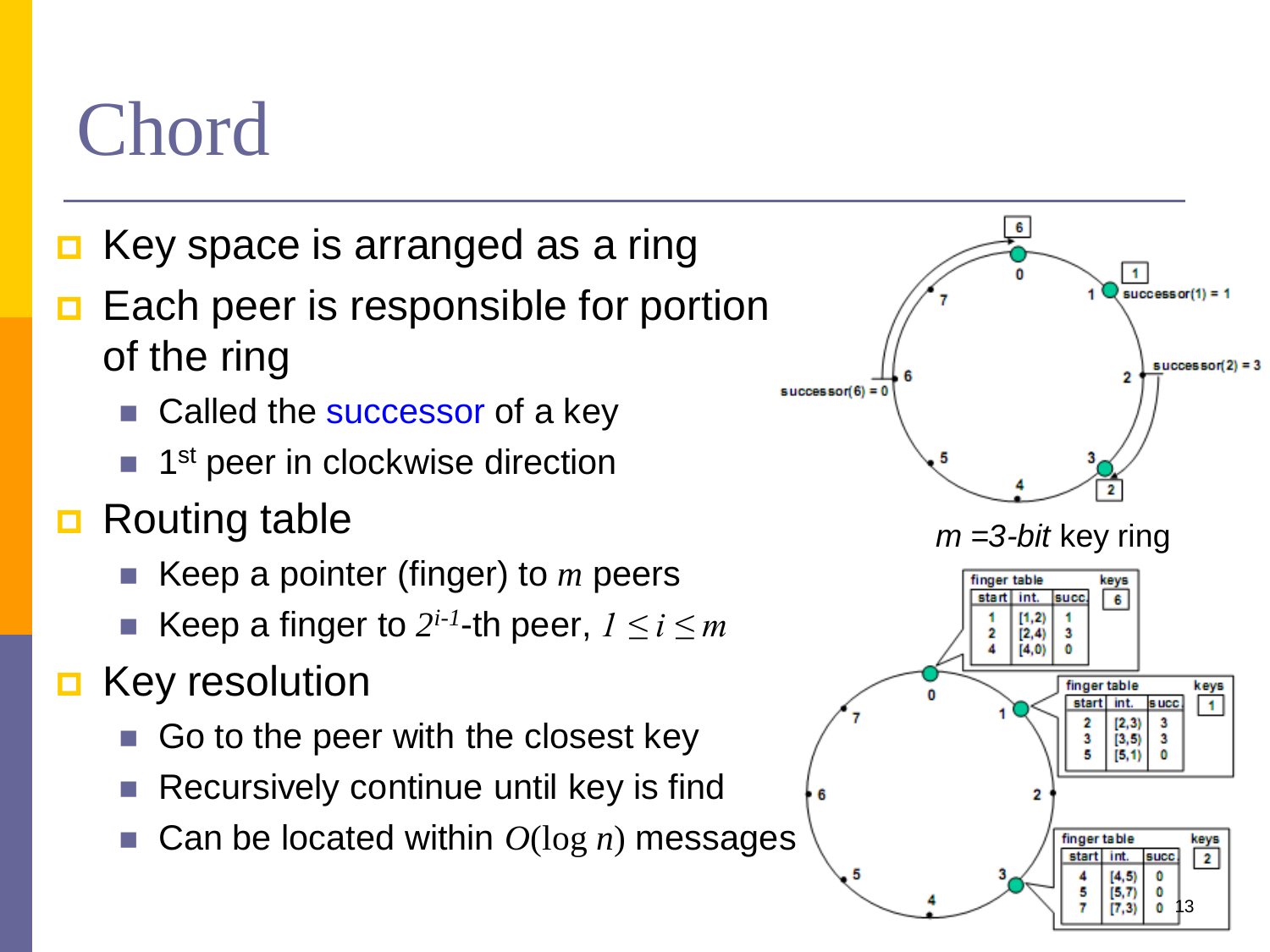## Chord (cont.)



- **D** New peer entering the overlay
	- **Takes keys from the successor**
- $\Box$  Peer leaving the overlay
	- Give keys to the successor
- **Peer failure or churn makes finger table entries stale**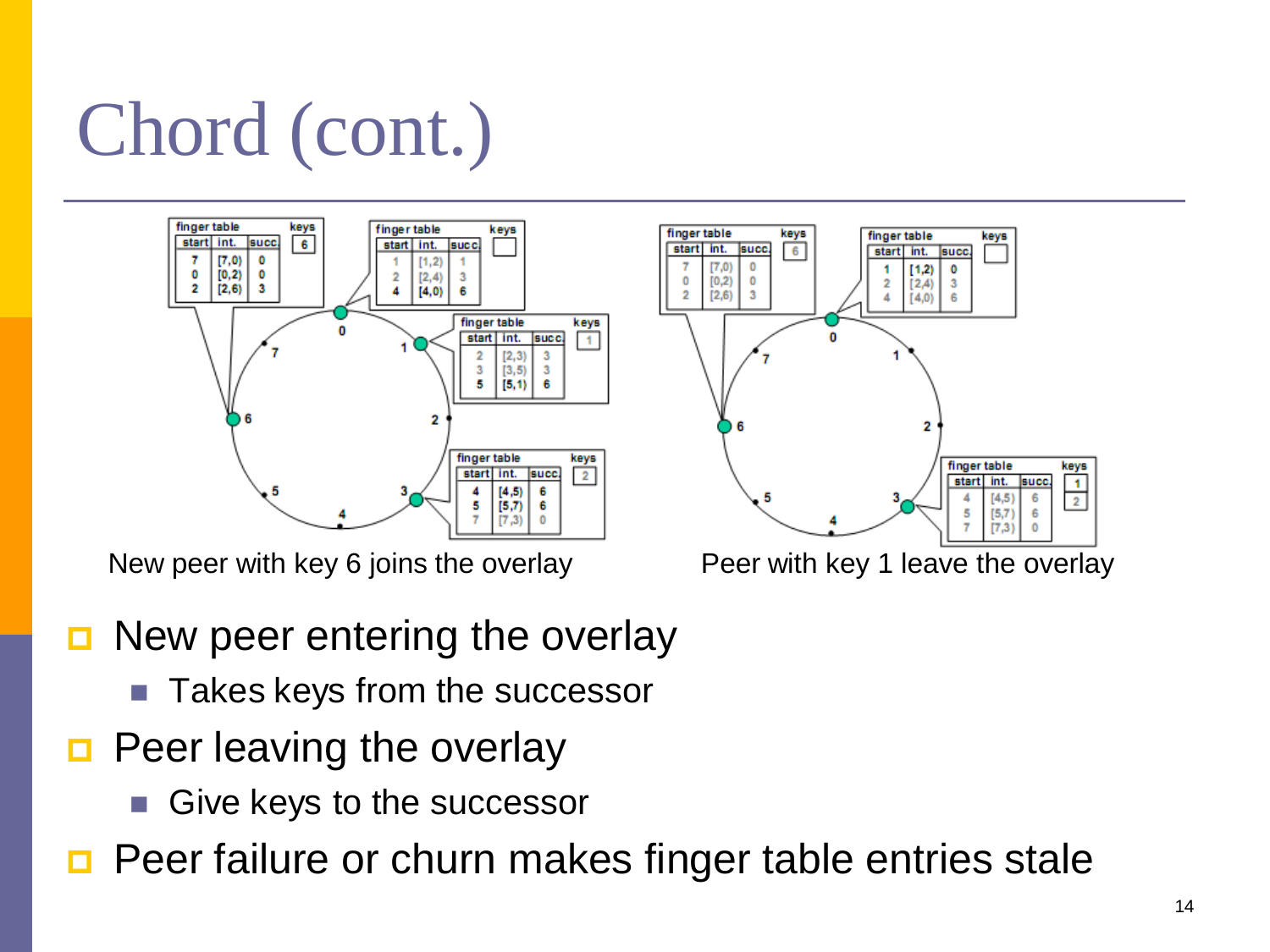#### Kademlia

- **□ Used in eMule, aMule, & AZUREUS**
- $\Box$  160-bit keys
	- Nodes are assigned random keys
- **□** Distance (closeness) between 2 keys is determined by XOR
	- Routing in the ring is bidirectional
- Keys are stored in nodes with the shortest XOR distance
- *k*-bucket routing table
	- Store up to *k* peers for each distance between  $(2^i, 2^{i+1})$
	- **Learn about new peers from queries**
	- **Update bucket entries based on least-recently seen approach**
	- Ping a node before dropping from a bucket
	- Better performance under peer churn & failure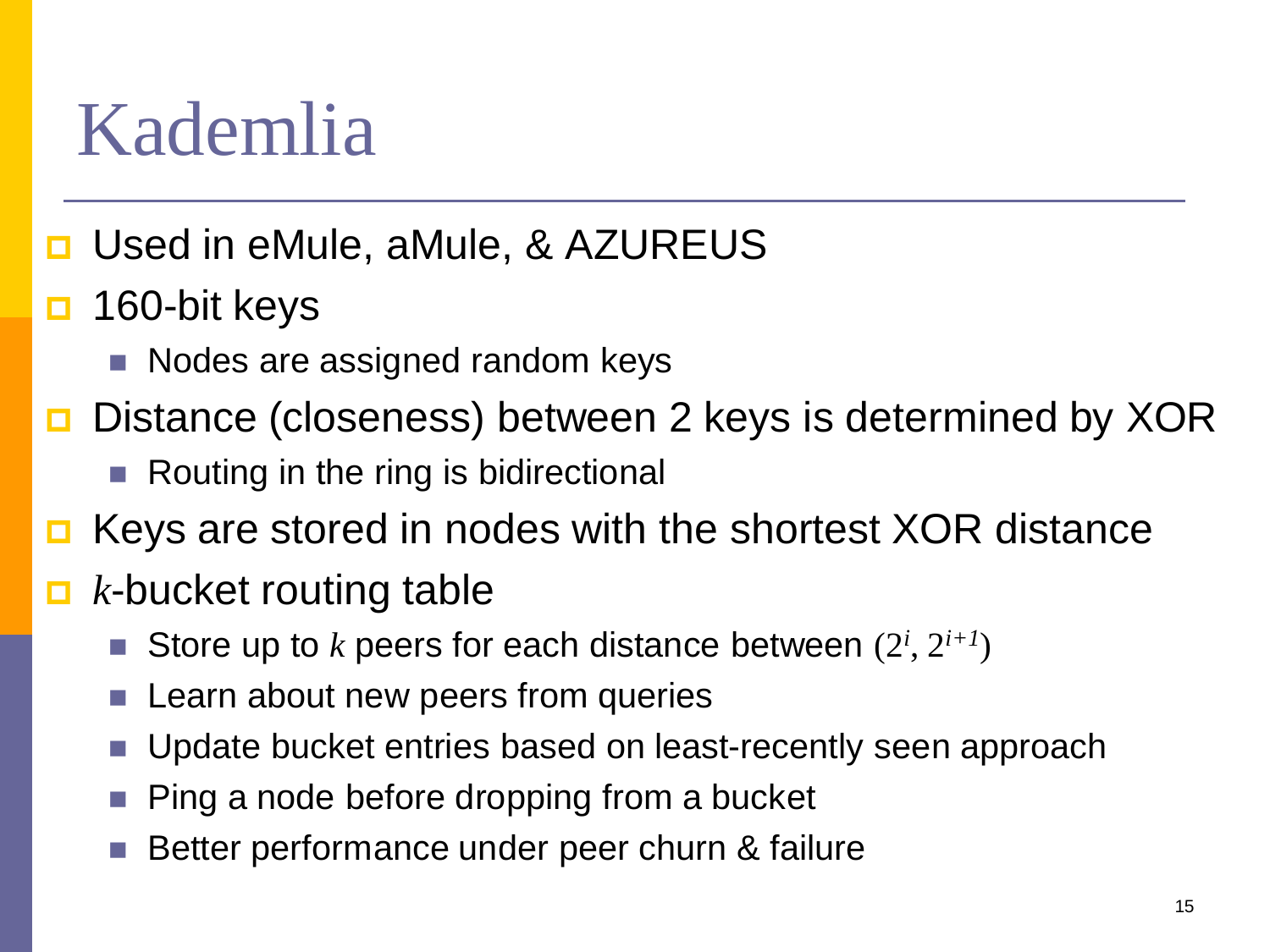### Kademlia (cont.)



Node with key 0011 keeps k entries for

- 1000/1
- 0100/2
- 0000/3
- $\cdot$  0010/4

Fig. 1: Kademlia binary tree. The black dot shows the loation of node 0011... in the tree. Grey ovals show subtrees in which node 0011... must have a contact.

(Bland et al., P2P Routing)

#### Routing

- Find a set of peers with the lowest distance in routing table
	- $\Box$  Match the longest prefix
- Concurrently ask *α* of them to find an even closer peer
- Iterate until no closer peers can be found
- Then send the query to  $\alpha$  closest peers  $16$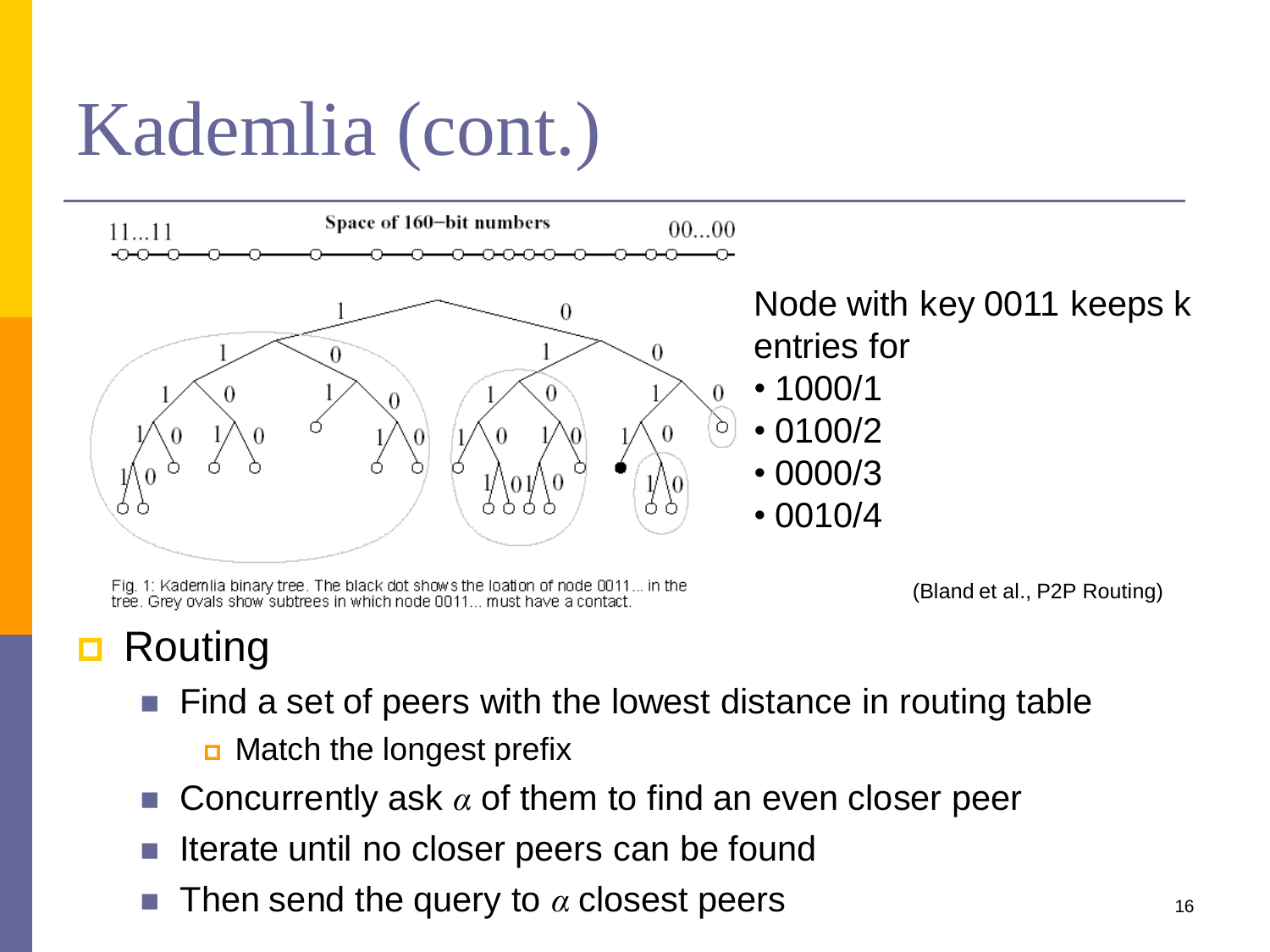#### Summary - Structured P2P

- Content discovery is within the P2P overlay
- Deterministic performance
- **Chord** 
	- **Unidirectional routing**
	- **Recursive**
	- **Peer churn & failure is an issue**
- **D** Kademlia
	- Bidirectional routing
	- **Iterative**
	- Can work even with peer failure & churn
- MySong.mp3 is not same as mysong.mp3
- Unbalanced distribution of keys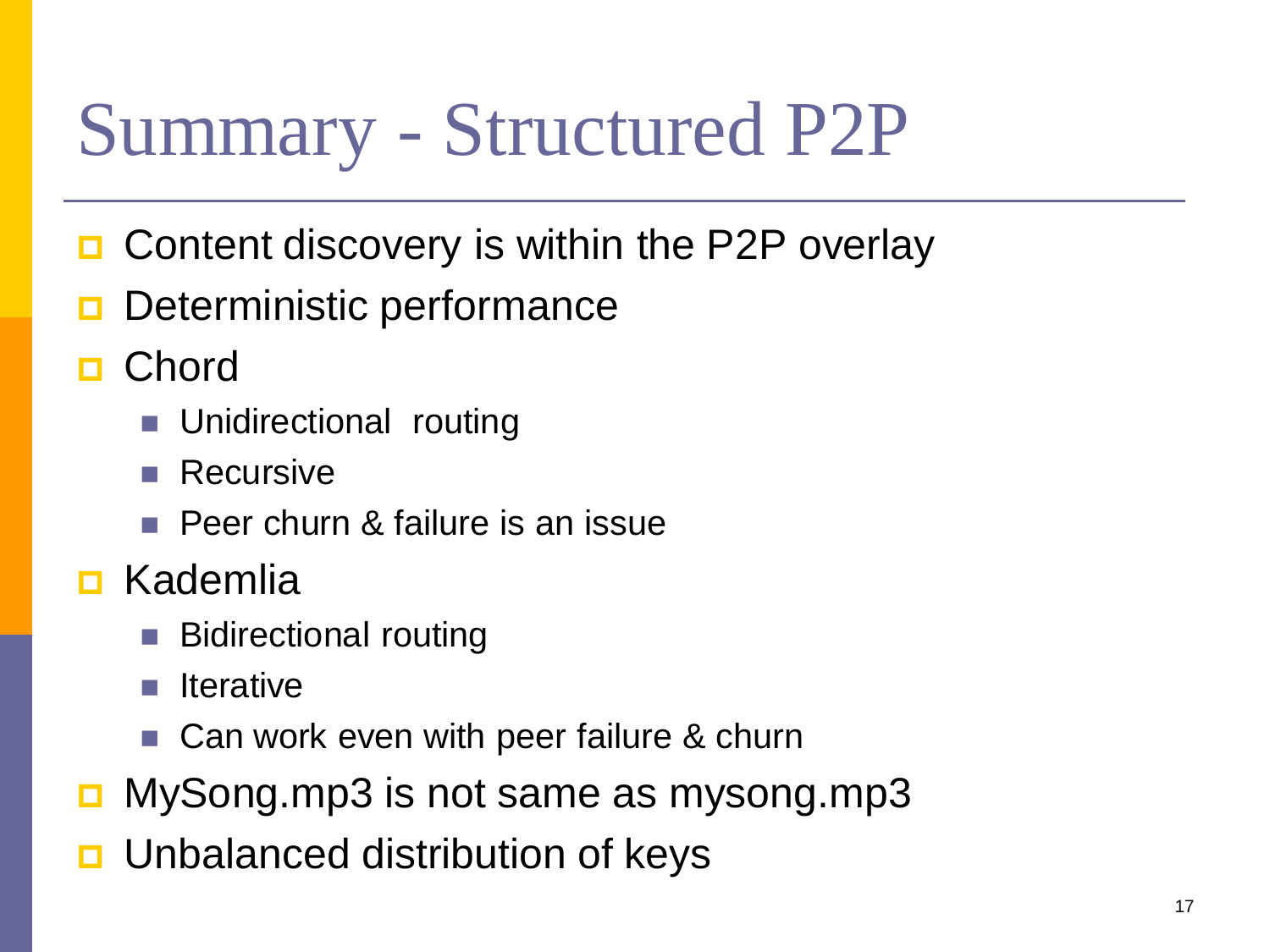#### Comparison

|                                   | <b>Unstructured P2P</b>                            | <b>Structured P2P</b>                                          |
|-----------------------------------|----------------------------------------------------|----------------------------------------------------------------|
| <b>Overlay</b><br>construction    | High flexibility                                   | Low flexibility                                                |
| <b>Resources</b>                  | Indexed locally                                    | Indexed remotely on a distributed<br>hash table                |
| <b>Query messages</b>             | Broadcast or random walk                           | Unicast                                                        |
| <b>Content location</b>           | <b>Best effort</b>                                 | Guaranteed                                                     |
| <b>Performance</b>                | Unpredictable                                      | Predictable bounds                                             |
| <b>Overhead</b>                   | High                                               | <b>Relatively low</b>                                          |
| <b>Object types</b>               | Mutable, with many complex<br>attributes           | Immutable, with few simple<br>attributes                       |
| Peer churn &<br>failure           | Supports high failure rates                        | Supports moderate failure rates                                |
| <b>Applicable</b><br>environments | Small-scale or highly dynamic, e.g.,<br>mobile P2P | Large-scale & relatively stable,<br>e.g., desktop file sharing |
| <b>Examples</b>                   | Gnutella, LimeWire, KaZaA,<br><b>BitTorrent</b>    | Chord, CAN, Pastry, eMule,<br>18<br><b>BitTorrent</b>          |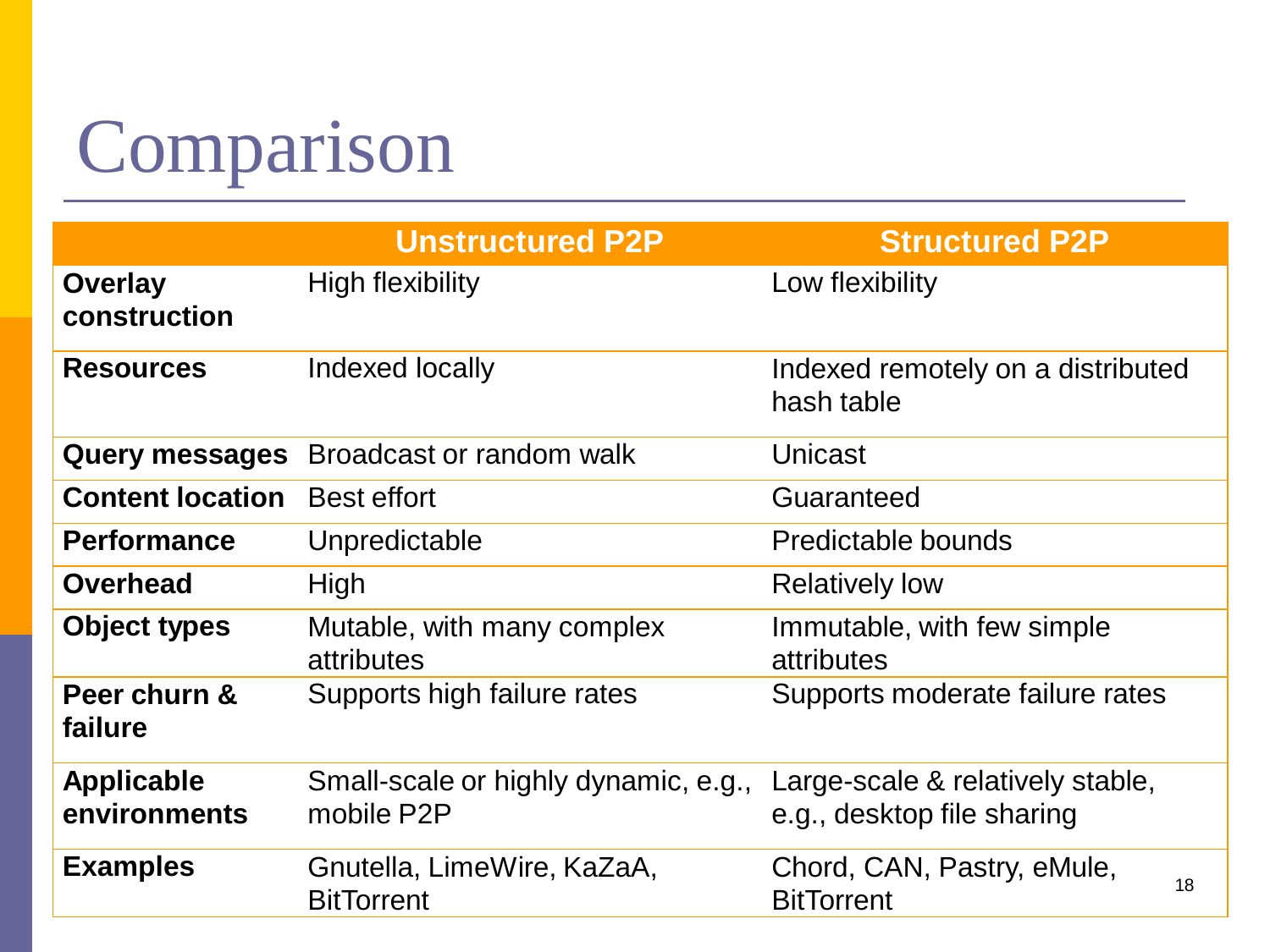### Outline

- **Background**
- **<u>n</u>** Unstructured P2P
	- **Napster, Gnutella, & BitTorrent**
- **D** Structured P2P
	- Chord & Kademlia
	- **Broadcasting with Chord**
- **D** P2P streaming
	- **Tree-push approach**
	- **Mesh-pull approach** 
		- Chunk scheduling
- **D** Next lab…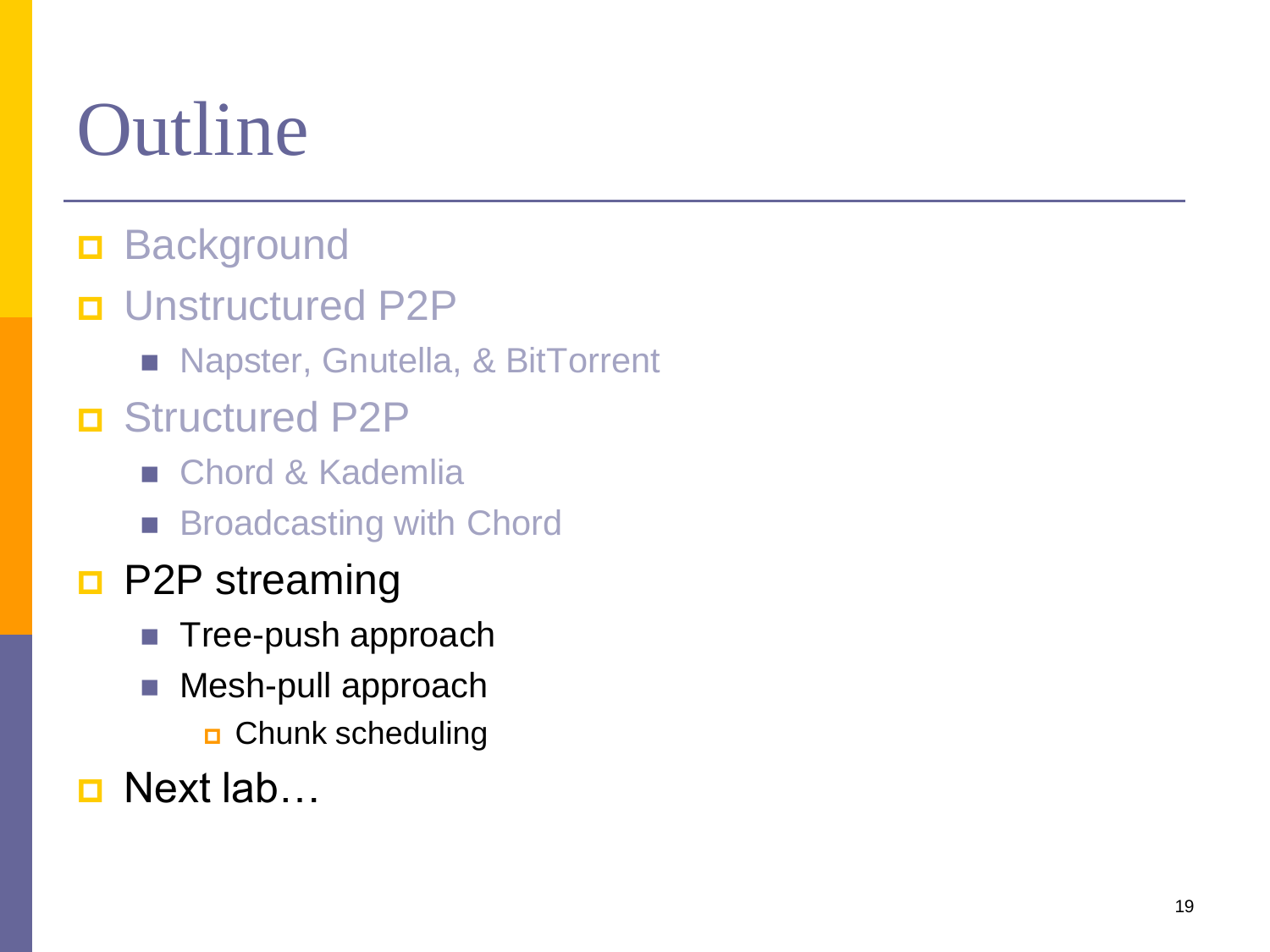#### P2P streaming

#### **E** Emergence of IPTV

- Content Delivery Networks (CDNs) can't handle the bandwidth requirements
- No multicast support at network layer

 $\blacksquare$  P2P

- Easy to implement
	- **D** No global topology maintenance
- **Tremendous scalability** 
	- Greater the demand better the service
- **Robustness** 
	- No single point of failure
	- **D** Adaptive
- **Application layer**
- Cost effective 20

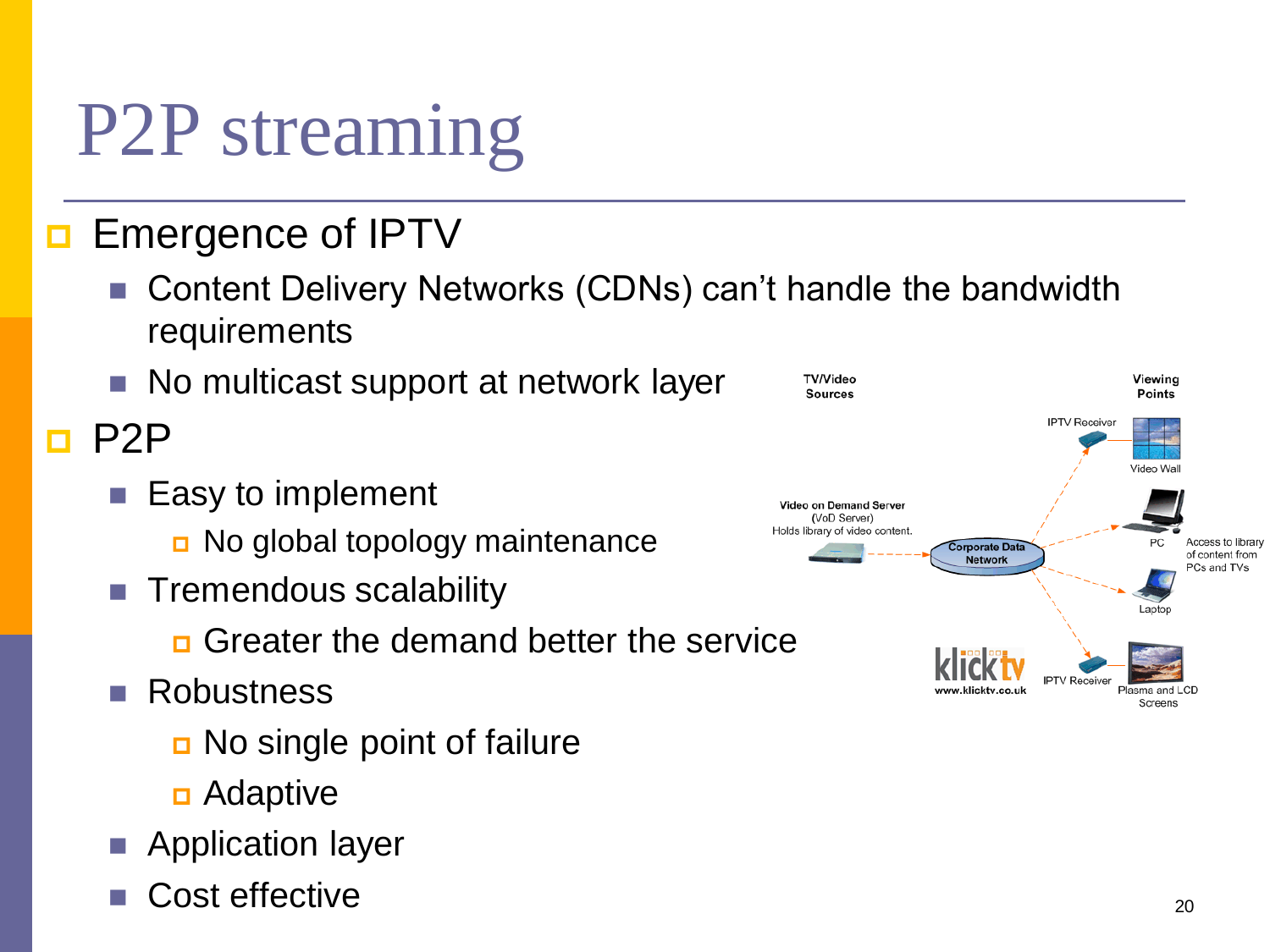#### P2P streaming components

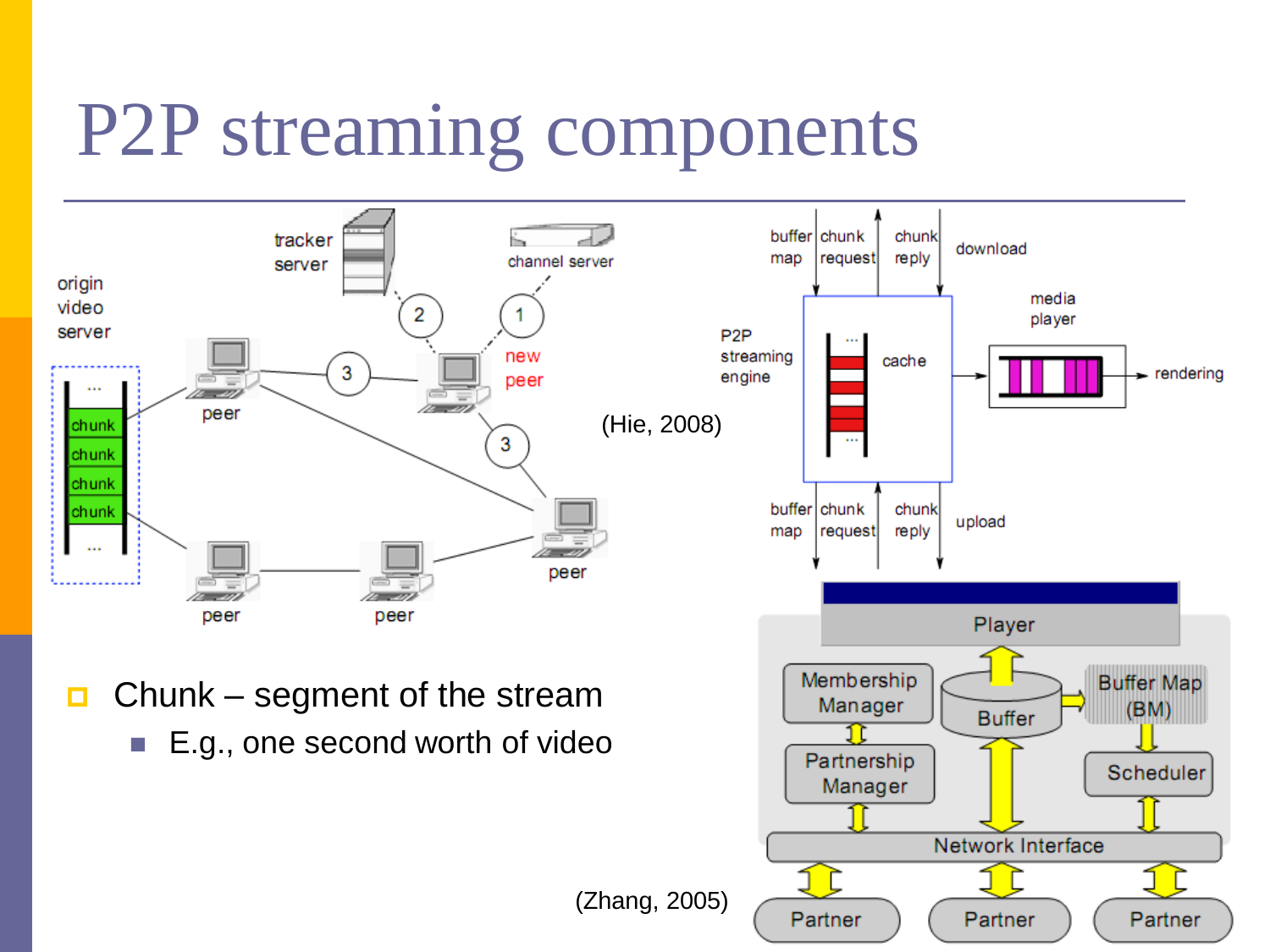#### Tree-push approach

- Overlay tree is constructed starting from the source
- **Parent selection can be based on** 
	- Bandwidth, latency, number of peers, etc.
- Data is pushed down the tree from a parent to child peers
- Multi-tree based approach
	- For better content distribution
	- **For reliability**



(Liu, 2008)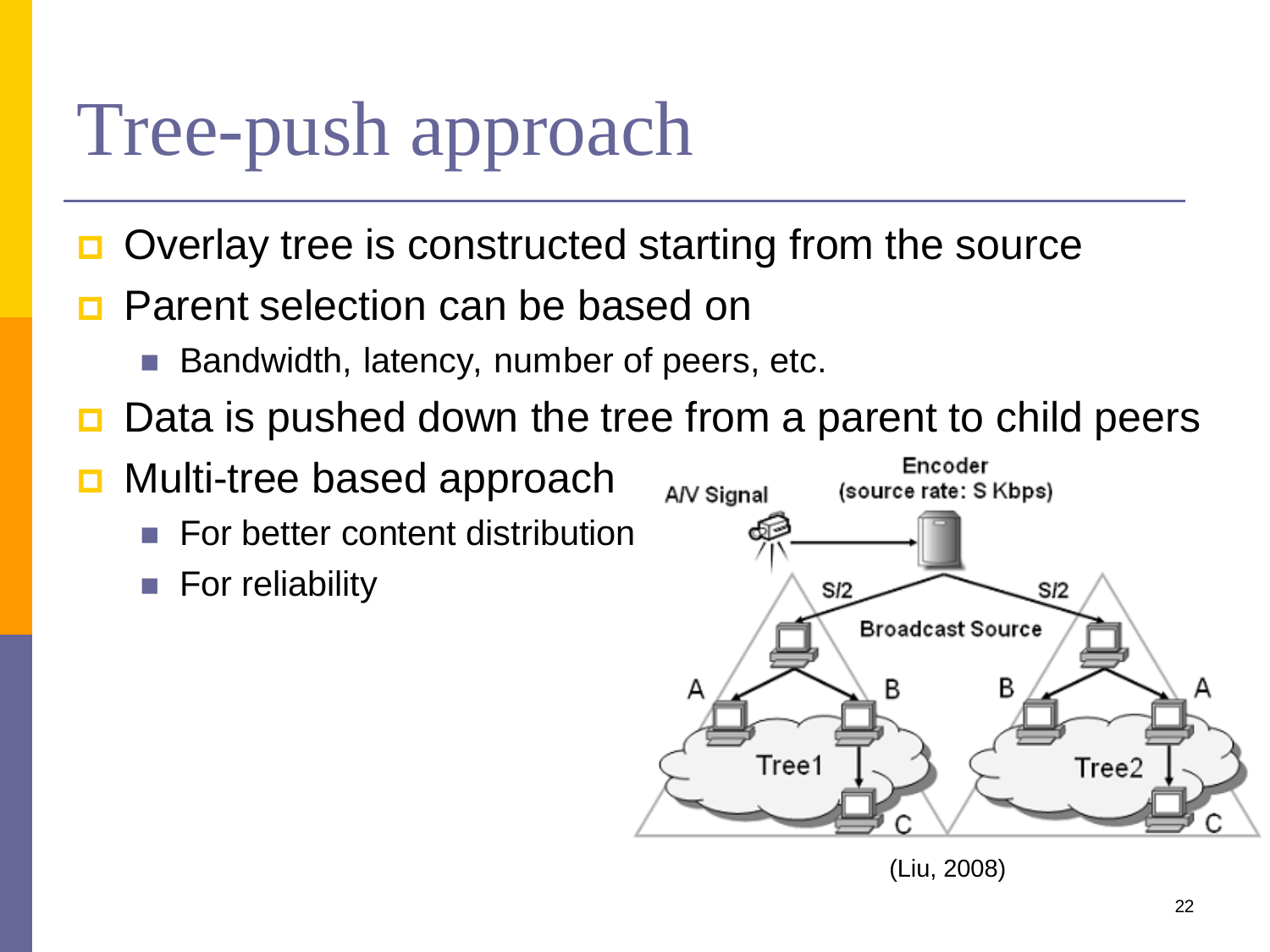#### Tree-push approach - Issues

- $\Box$  Connectivity is affected when peers at the top of the hierarchy leave or fail
- Time to reconstruct the tree
- Unbalanced tree
- Majority of the peers are leaves
	- **Unable to utilize their bandwidth**
- $\Box$  Mesh is more robust than a tree  $\eta$

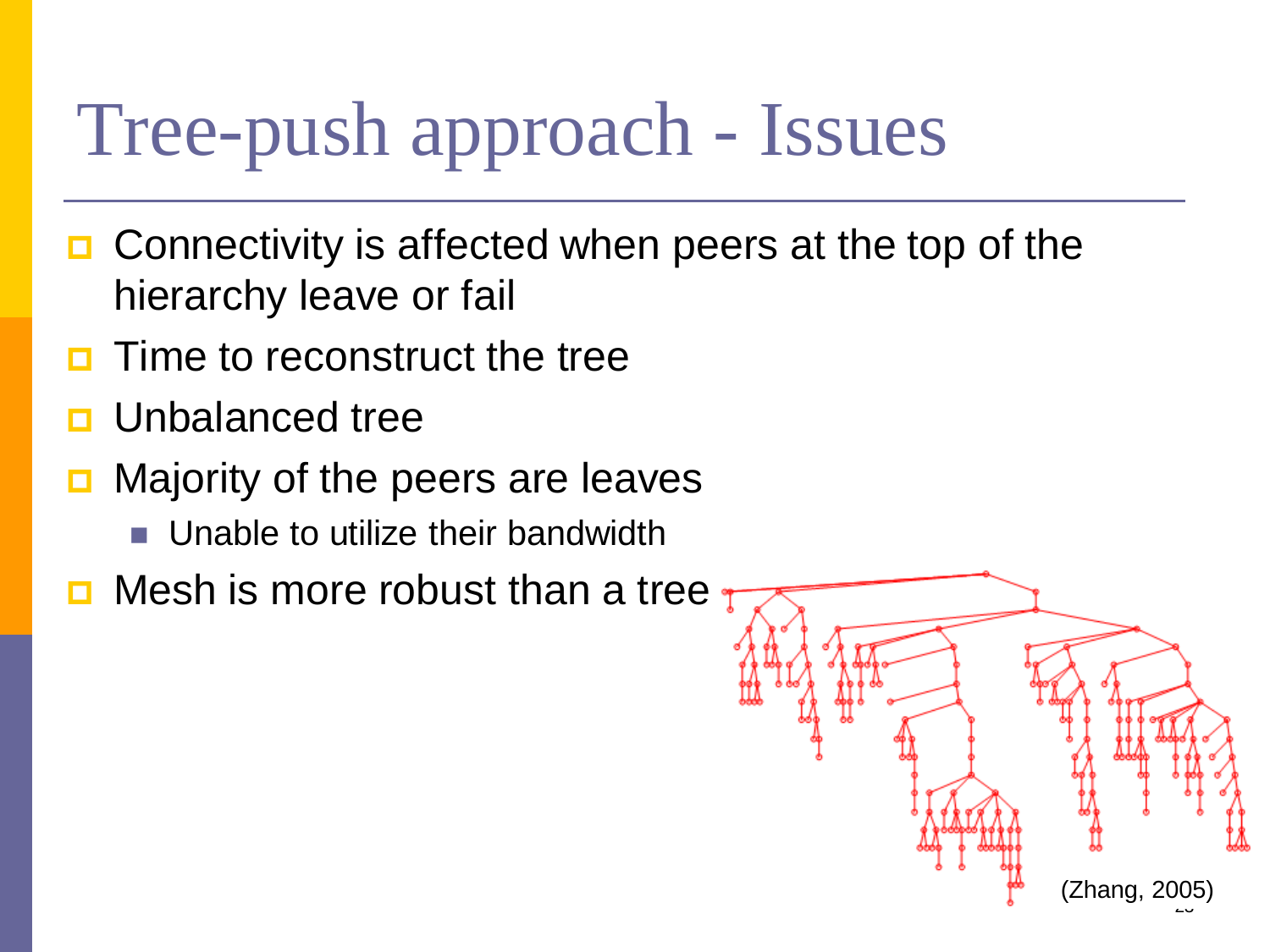## Mesh-pull approach

- A peer connects to multiple peers
- Pros
	- More robust to failure
	- Better bandwidth utilization
- Cons
	- No specific chunk forwarding path
	- Need to pull chunks from partners
	- Need to know which partner has what
- Most commercial products use this approach

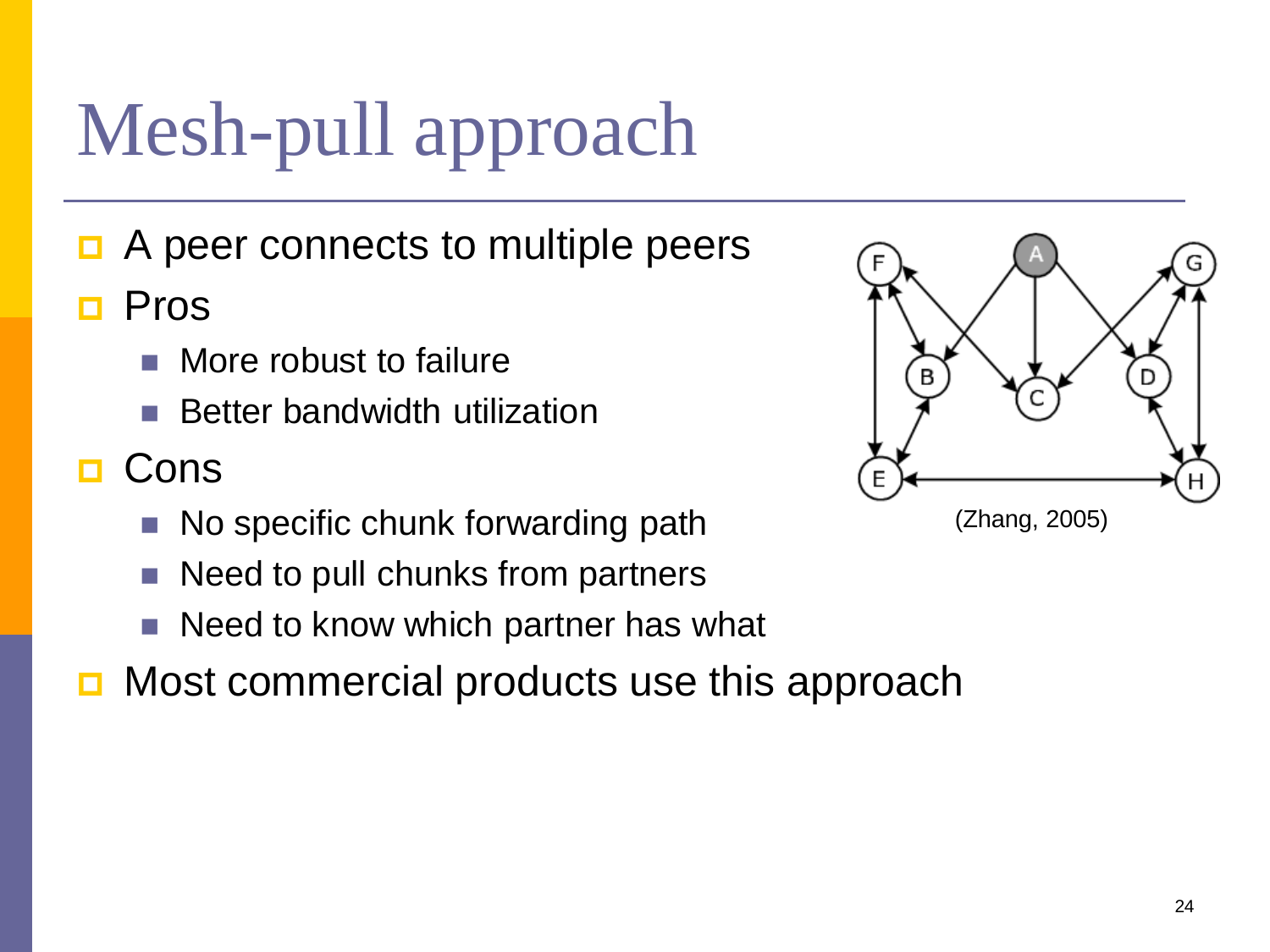#### Chunk sharing

#### $\Box$  Each peer

- Caches a set of chunks within a sliding window
- Shares its chunk information with its partners
- Buffer maps are used to inform chunk availability
- Chunks may be in one or more partners
- What chunks to get from whom?

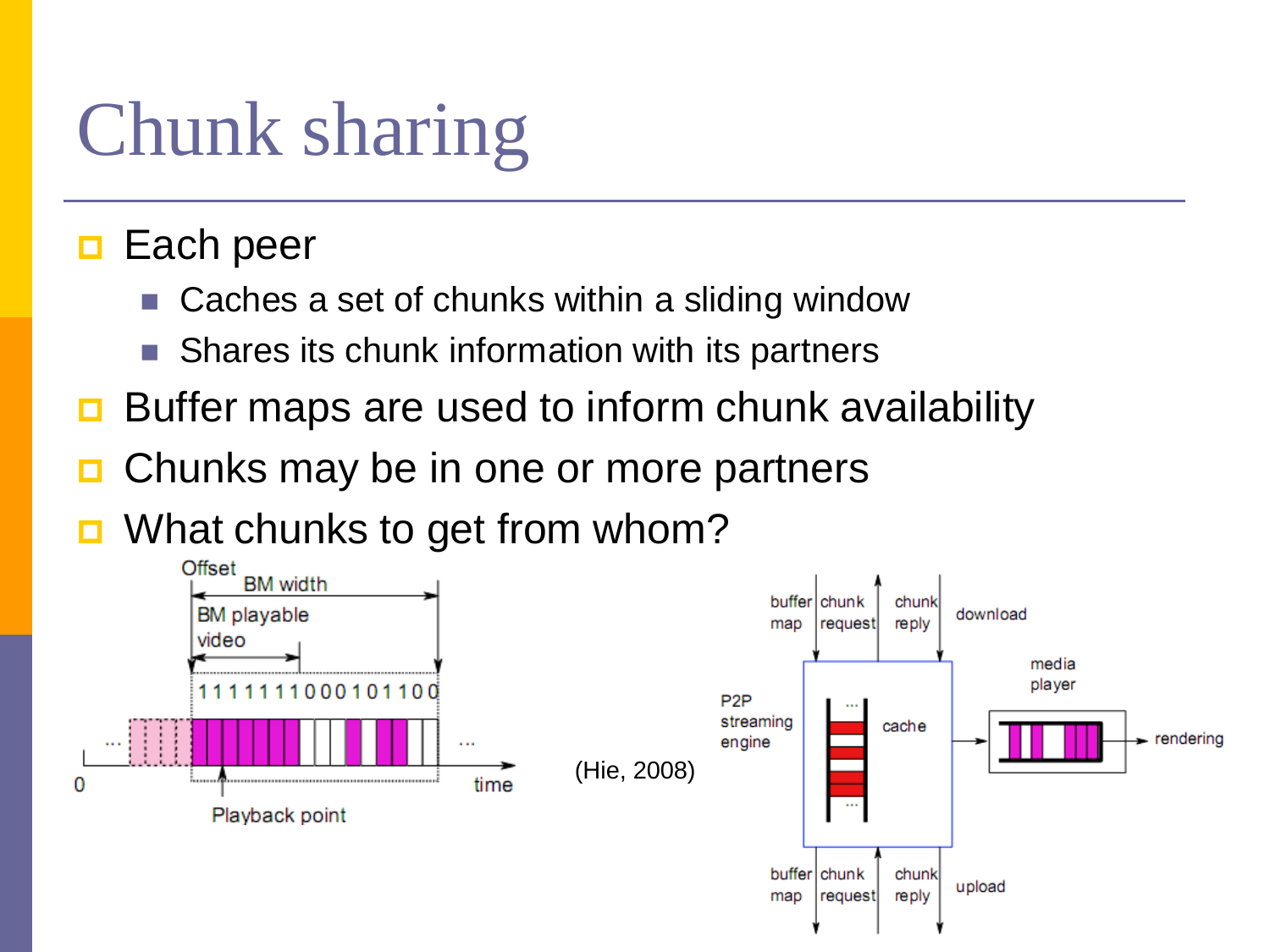#### Chunk scheduling

- Some chunks are highly available while others are scare
- Some chinks needs to be played soon
- New chunks need to be pulled from video source
- Chunk scheduling consider how a peer can get chunks while
	- minimizing latency
	- preventing skipping
	- **n** maximizing throughput
- Determines the user Quality of Experience (QoE)
- **D** Most commercial products use TCP for chunk transmission
- Chunk scheduling
	- Random, rarest first, earliest deadline first, earliest deadline & rarest first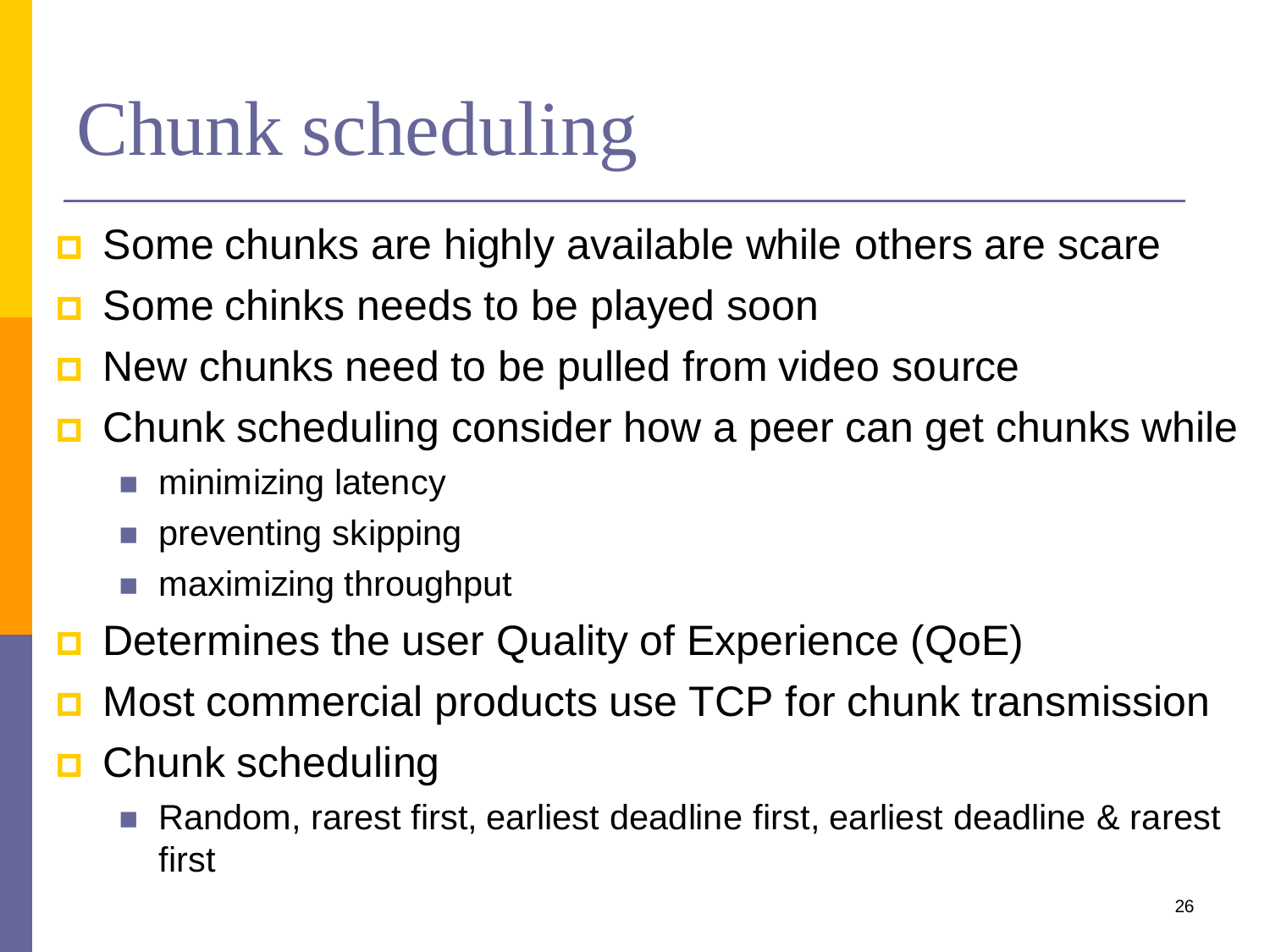### P2P issues & opportunities

#### **Issues**

- Peer churn & failure
- **Heterogeneous upload** bandwidth
- $\Box$  Who is willing to be a superpeer
- **□** Startup delay
- **D** Not really real-time
- **□** Supporting different video qualities
- **<u>n</u>** Flashcrowds
- **D** NATs & firewalls
- Digital rights management

#### **Opportunities**

- Resource discovery
- Better peering strategies
- n Better bandwidth utilization/adaptation
- **Robust topology construction**
- □ Supporting variable bit rates
- **D** Network level content caching
- **<u>E</u>** Traffic identification & control
- $\Box$  Is TCP/UDP is the best?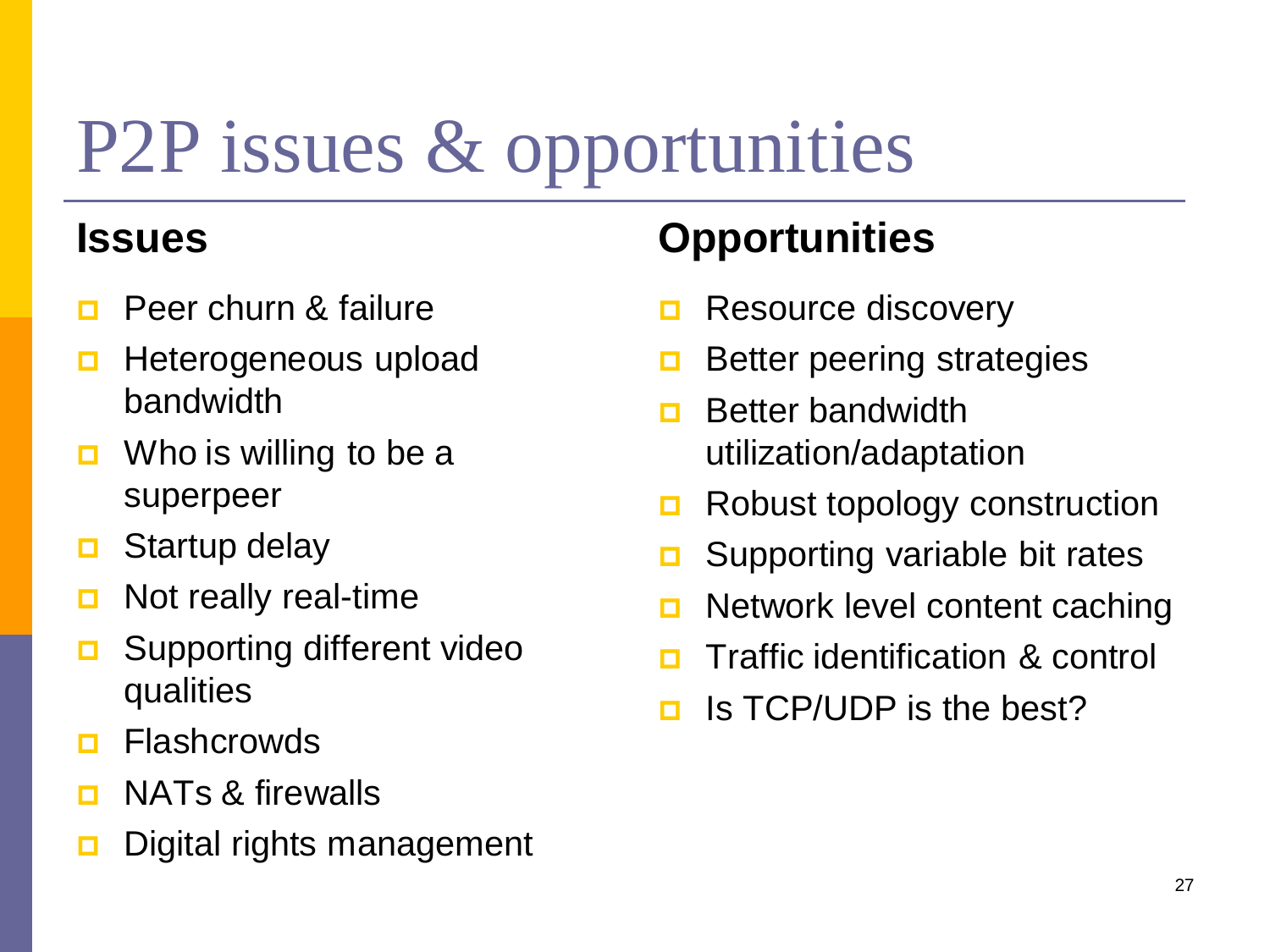#### Summary

- **P2P systems are highly scalable**
- Content discovery is still not optimum
- Peer churn & failure is a problem
	- Both for structured & unstructured
- **D** P2P streaming
	- Mesh-pull approach is more robust
	- Scheduling algorithm determines the user QoE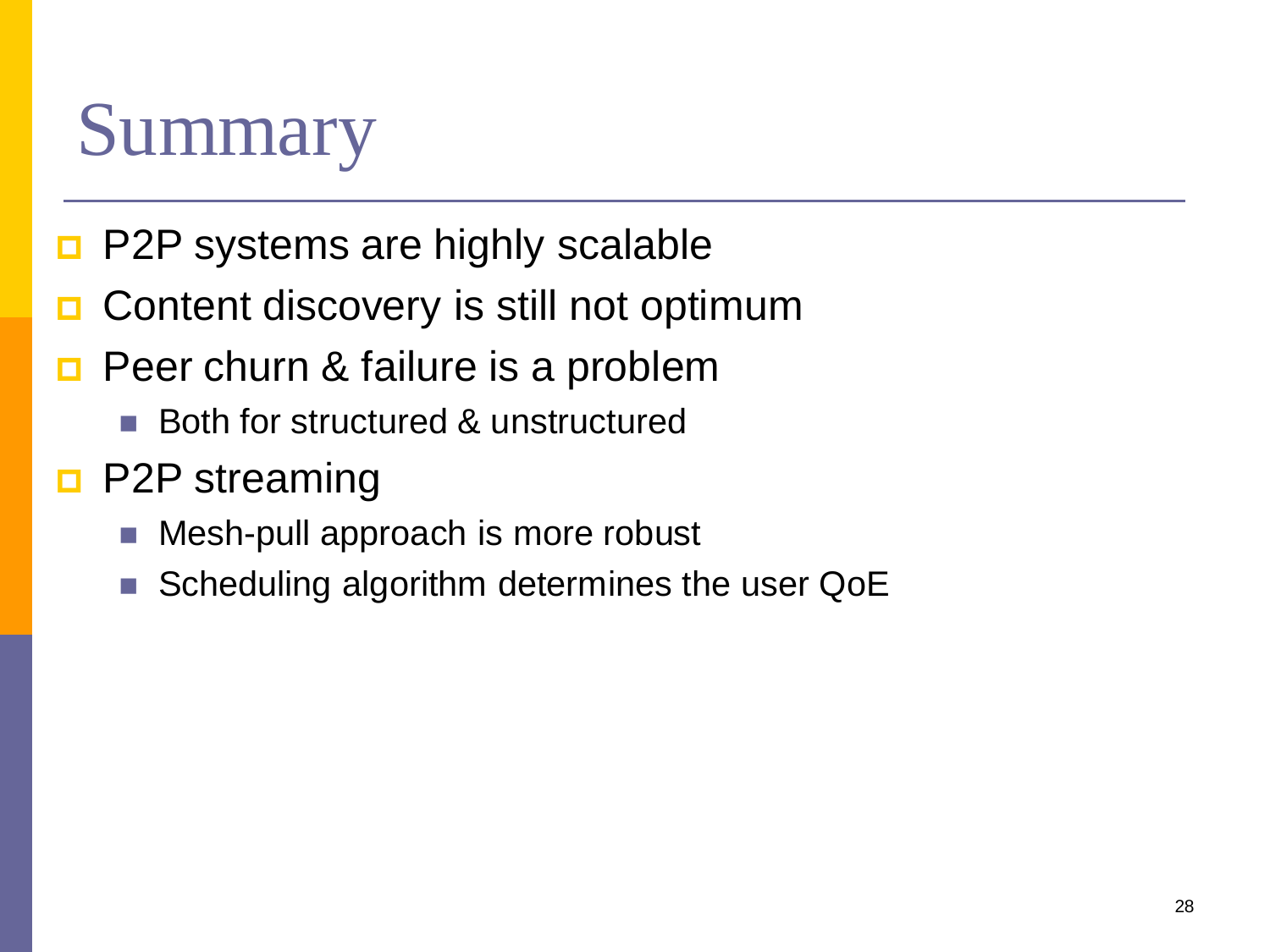#### Next Lab

#### ■ P2P-based content discovery system

- Static content discovery using Chord
	- **E.g., file names, CPU speed, etc.**
- Register file names
- Query for file names
- Read Chord paper
- **□** Each student is responsible for 4 peers on PlanetLab
- Inter operability is the key
	- Content registering/searching protocol format will be given
- Peer host by the TA will be the entry point to the system
- Following lab will be built on this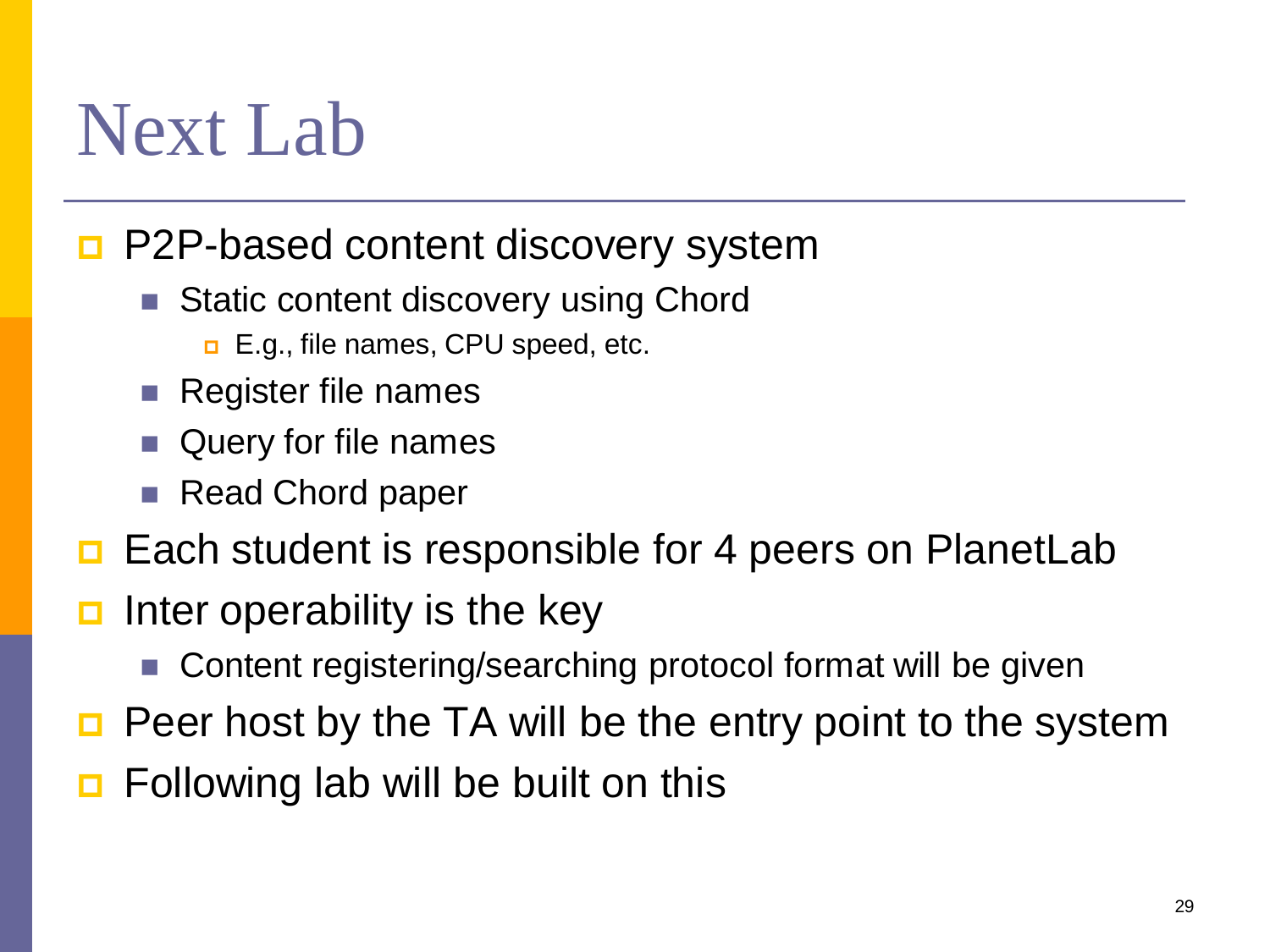## Bibliography

- 1. D. Aitken, J. Bligh, O. Callanan, D. Corcoran, and J. Tobin "Peer-to-peer technologies and protocols," Available: http://ntrg.cs.tcd.ie/undergrad/4ba2.02/p2p/index.html
- 2. R. Bland, D. Caulfield, E. Clarke, A. Hanley, and E. Kelleher, "P2P routing," Available: http://ntrg.cs.tcd.ie/undergrad/4ba2.02-03/p9.html
- 3. Z. Chen, K. Xue, and P. Hong, "A study on reducing chunk scheduling delay for mesh-based P2P live streaming," In Proc. of 7<sup>th</sup> International Conference on Grid and Cooperative Computing, 2008, pp. 356-361.
- 4. X. Hei, Y. Liu, and K. W. Ross, "IPTV over P2P streaming networks: the mesh-pull approach," IEEE Communications Magazine, vol. 46, no. 2, Feb. 2008, pp. 86-92.
- 5. V. Pai, K. Kumar, K. Tamilmani, V. Sambamurthy and A. E. Mohr, "Chainsaw: eliminating trees from overlay multicast," In Proc. of 4<sup>th</sup> International Workshop on Peer-to-Peer Systems (IPTPS), Feb. 2005, pp. 127-140.
- 6. J. A. Pouwelse, P. Garbacki, D. H. J. Epema, and H. J. Sips, "The bittorrent p2p file-sharing system: measurements and analysis," In Proc 4<sup>th</sup> International Workshop on Peer-to-Peer Systems (IPTPS), 2005.
- 7. J. Liu, S. G. Rao, B. Li, and H. Zhang, "Opportunities and challenges of peer-to-peer internet video broadcast," In Proc. of IEEE, vol. 96, no. 1, Jan. 2008, pp. 11-24.
- 8. I. Stoica, R. Morris, D. Karger, M. F. Kaashoek, and H. Balakrishnan, "Chord: a scalable peer-to-peer lookup service for internet applications," In Proc. ACM SIGCOMM '01, San Diego, CA, pp. 149-160.
- 9. D. Talia, P. Trunfio, J. Zeng, and M. Hogqvist, "A DHT-based peer-to-peer framework for resource discovery in grids," CoreGRID Technical Report, No TR-0048, June 2006.
- 10. X. Zhang, J. Liu, B. Li, and T. P. Yum, "CoolStreaming/DONet: a data-driven overlay network for efficient live media streaming," In Proc. of INFOCOM 2005, Miami, USA, Mar. 2005.
- 11. M. Zhang, Y. Xiong, Q. Zhang, and S. Yang, "On the optimal scheduling for media streaming in data-driven overlay networks," In Proc. of Global Telecommunications Conference (GLOBECOM 06), San Francisco, USA, Nov.-Dec. 2006.